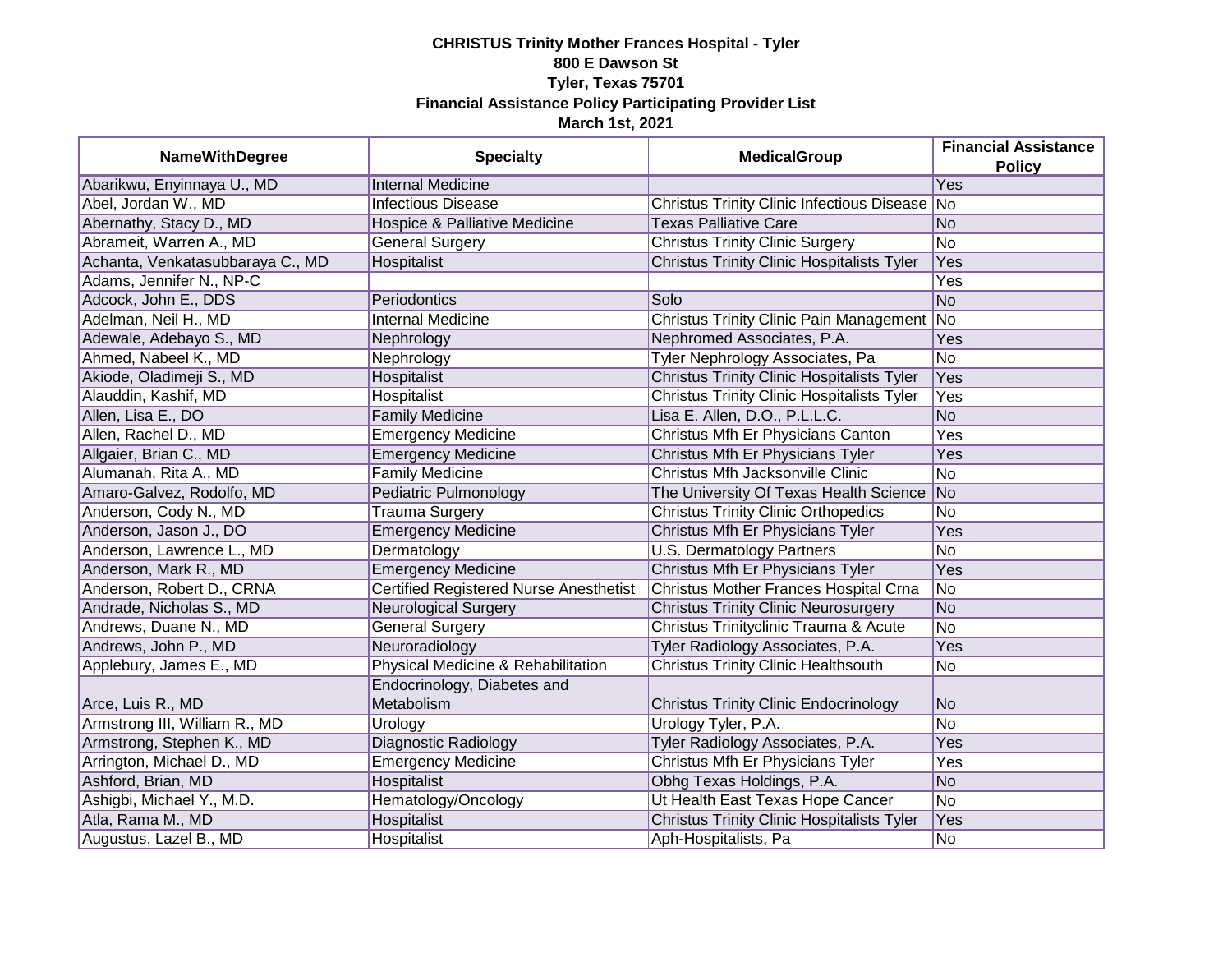| Ayala, Julie E., DO            | <b>Obstetrics &amp; Gynecology</b>       | Tyler Obstetrics & Gynecology, L.L.P.             | No             |
|--------------------------------|------------------------------------------|---------------------------------------------------|----------------|
| Azzi, Eli J., MD               | <b>Critical Care Medicine</b>            | <b>Christus Trinity Clinic Critical Care</b>      | No             |
| Bailey, Shelly L., FNP-C       | <b>Family Nurse Practitioner</b>         | <b>Christus Trinity Clinic Obgyn</b>              | No             |
| Bains, Harshivinderjit S., MD  | Ophthalmology                            | Harshi Bains, Md, Pa Dba: Tyler Retina            | No             |
| Baker, Noel S., MD             | Neurology                                | <b>Christus Trinity Clinic Neurology</b>          | No             |
| Ball, Corey D., MD             | Nephrology                               | Tyler Nephrology Associates, Pa                   | No             |
| Banks-Greczanik, Tracey A., DO | <b>Emergency Medicine</b>                | Christus Mfh Er Physicians Tyler                  | Yes            |
| Bansal, Vikas, MD              | Anesthesiology                           | Christus Trinity Clinic Anesthesia                | Yes            |
| Barker, Timothy D., MD         | <b>Family Medicine</b>                   | <b>Christus Trinity Clinic Lindale</b>            | N <sub>o</sub> |
| Barker, Wade R., DENTIST,      |                                          |                                                   |                |
| DOCTOROFMEDICINE,              | Oral and Maxillofacial Surgery           | Southern Surgical Arts                            | No             |
| Barret, Mark M., MD            | Pediatrics                               | <b>Christus Trinity Clinic Broadway</b>           | No             |
| Bartlett, Karina R., MD        | <b>Critical Care Medicine</b>            | <b>Christus Trinity Clinic Critical Care</b>      | Yes            |
| Bartley, Justin H., MD         | <b>Orthopedic Surgery</b>                | Azalea Orthopedic & Sports Medicine               | No             |
| Basile, Myrtha E., MD          | Hematology/Oncology                      | Ut Health East Texas Hope Cancer                  | No             |
| Basora, Jose F., MD            | <b>Internal Medicine</b>                 |                                                   | No             |
| Bassey, Ukana, DO              | <b>Internal Medicine</b>                 |                                                   | No             |
| Baum, Martin L., MD            | <b>Emergency Medicine</b>                | Christus Mfh Er Physicians Tyler                  | Yes            |
| Bauman, Thomas R., DO          | Emergency Medicine                       | Christus Mfh Er Physicians Canton                 | Yes            |
| Beaird, David H., MD           | <b>Internal Medicine</b>                 | <b>Christus Trinity Clinic Douglas</b>            | No             |
| Beall, Charles V., MD          | <b>General Surgery</b>                   | <b>Christus Trinity Clinic Surgery</b>            | No             |
| Beck, Timothy L., M.D.         | <b>Orthopedic Surgery</b>                | Azalea Orthopedic & Sports Medicine               | No             |
| Beereddy, Ranadhir R., MD      | Hospitalist                              | <b>Christus Trinity Clinic Hospitalists Tyler</b> | Yes            |
| Beets, Michael T., MD          | <b>Hospice &amp; Palliative Medicine</b> | <b>Texas Palliative Care</b>                      | N <sub>o</sub> |
| Bell, Russell S., DO           | <b>Family Medicine</b>                   | <b>Christus Trinity Clinic Lindale</b>            | No             |
|                                | Acute Care Adult-Gerontology Nurse       | <b>Christus Trinity Clinic Cardiothoracic</b>     |                |
| Bell, Thomas E., ACNP          | Practitioner                             | Surgery                                           | N <sub>o</sub> |
| Bengtson, Todd D., MD          | <b>Vascular Surgery</b>                  | <b>Christus Trinity Clinic Vascular Surgery</b>   | No             |
| Bennett, Daniel C., MD         | Diagnostic Radiology                     | Tyler Radiology Associates, P.A.                  | Yes            |
| Bentley, Andrew E., MD         | Hospitalist                              | <b>Christus Trinity Clinic Hospitalists Tyler</b> | Yes            |
| Berkson, Andrew R., DO         | Physical Medicine & Rehabilitation       | <b>Christus Trinity Clinic Physical Medicine</b>  | No             |
| Berlingeri Ramos, Alma C., MD  | Dermatology                              | <b>U.S. Dermatology Partners</b>                  | No             |
| Bhattarai, Rajiv, MD           | Hospitalist                              | <b>Christus Trinity Clinic Hospitalists Tyler</b> | Yes            |
| Bilby, Eric N., MD             | <b>Emergency Medicine</b>                | Christus Mfh Er Physicians Tyler                  | Yes            |
| Blackmon, Michael B., MD       | <b>Critical Care Medicine</b>            | <b>Christus Trinity Clinic Critical Care</b>      | No             |
| Blalock, Shannon E., MD        | <b>Pediatric Cardiology</b>              | <b>Pediatric Heart Specialist</b>                 | No             |
| Blanco, Holly A., MD           | Pediatrics                               | <b>Christus Trinity Clinic Lindale</b>            | No             |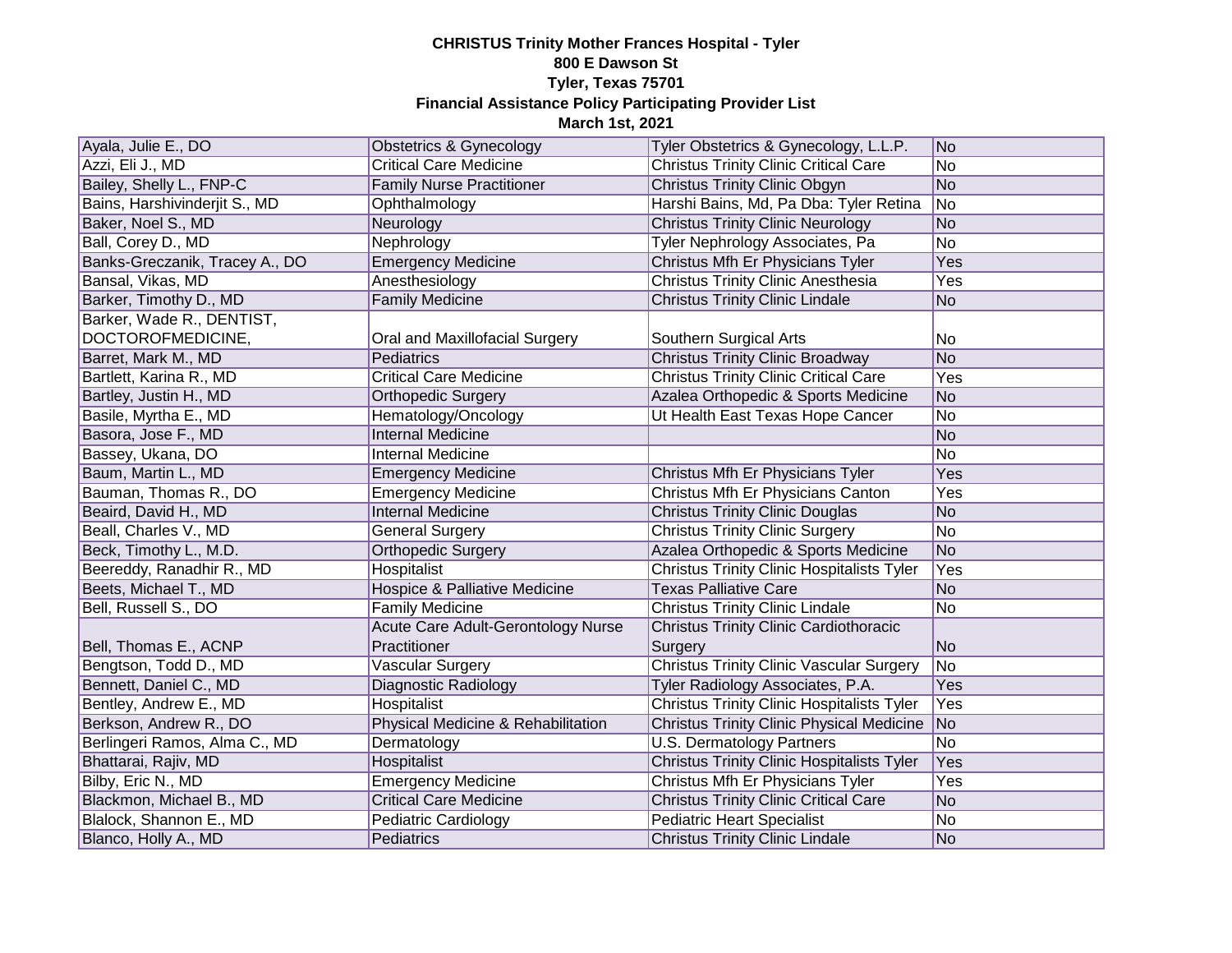| Blau, Jonathan, MD                | Pain Medicine                      | Charles R.Gordon, Md, Pa Dba: Precision No        |            |
|-----------------------------------|------------------------------------|---------------------------------------------------|------------|
| Bochow, Thomas W., MD             | Ophthalmology                      | Eye Care Associates Of East Texas                 | No         |
| Boozer, Kent B., DDS              | <b>Pediatric Dentistry</b>         | <b>Boozer Dental Works</b>                        | No         |
| Borck, Margarete J., MD           | Neurology                          | <b>Christus Trinity Clinic Neurology</b>          | No         |
| Boren, Culberson R., DDS          | <b>Pediatric Dentistry</b>         | Culberson R Boren - Dentistry For                 | No         |
| Boren, Sunni S., MD               | Obstetrics & Gynecology            | Four Seasons Women'S Health                       | No         |
| Bowen, David M., MD               | Pain Medicine                      | Azalea Orthopedic & Sports Medicine               | No         |
| Boyd, Gary D., MD                 | Gastroenterology                   | Gastroenterology Associates Of Tyler, P No        |            |
| Boyne, Robert L., MD              | Neurology                          | Solo - Robert L. Boyne Md                         | No         |
| Brannon-Goedeke, Angelique A., MD | <b>Obstetrics &amp; Gynecology</b> | Obhg Texas Holdings, P.A.                         | No         |
| Braza, Mariejane M., MD           | <b>Infectious Disease</b>          | <b>East Texas Infectious Disease</b>              | No         |
| Bridges, Debbie A., MD            | <b>Infectious Disease</b>          | East Texas Infectious Disease                     | No         |
| Briggs, Jeffrey D., DO            | Telepsychiatry (Archived)          | Asana Integrated Medical Group                    | No         |
| Bright III, Thomas C., MD         | Urology                            |                                                   | No         |
| Brockway, Jason K., MD            | <b>Family Medicine</b>             | <b>Christus Trinity Clinic Kilgore</b>            | No         |
| Brooks, Melita L., MD             | <b>Family Medicine</b>             | <b>Christus Trinity Clinic Lindale</b>            | No         |
| Brown, Jonathan T., MD            | <b>Emergency Medicine</b>          | Christus Mfh Er Physicians Tyler                  | Yes        |
| Brunson, Scott E., MD             | <b>Emergency Medicine</b>          | Christus Mfh Er Physicians Canton                 | Yes        |
| Bryant, James D., DO              | Anesthesiology                     | Christus Trinity Clinic Anesthesia                | Yes        |
| Bryant, Kimberley B., DO          | Internal Medicine                  | <b>Christus Trinity Clinic Douglas</b>            | No         |
| Buchinger, James B., MD           | <b>Obstetrics &amp; Gynecology</b> | <b>Christus Trinity Clinic Obgyn</b>              | No         |
| Buford, Ushimbra J., MD           | Psychiatry                         | The University Of Texas Health Center             | No         |
| Burlison, Scott A., MD            | Pain Medicine                      | Azalea Orthopedic & Sports Medicine               | Yes        |
| Byrd, Marcus A., MD               | Hospitalist                        | Marcus Byrd Hospital Physician Pa                 | Yes        |
| Cabell, James F., MD              | Diagnostic Radiology               | Tyler Radiology Associates, P.A.                  | Yes        |
| Caccitolo, James A., MD           | <b>Thoracic Surgery</b>            | <b>Christus Trinity Clinic Cardiothoracic</b>     | No         |
| Cadena, Alma D., PAC              | Physician Assistant                | Christus South Tyler Urgent Care                  | Yes        |
| Cain, Rhonda K., NP               | <b>Family Nurse Practitioner</b>   | <b>Christus Trinity Clinic Hospitalists Tyler</b> | Yes        |
| Calderon Artero, Pedro M., MD     | <b>Interventional Cardiology</b>   | <b>Christus Trinity Clinic Cardiology</b>         | No         |
| Callender, Troy A., MD            | Otolaryngology                     | <b>Ent Associates Of East Texas</b>               | No         |
| Calodney, Aaron K., MD            | Pain Medicine                      | Charles R.Gordon, Md, Pa Dba: Precision No        |            |
| Cameron, Ricky L., MD             | <b>Emergency Medicine</b>          | Christus Mfh Er Physicians Tyler                  | Yes        |
| Camp, John T., MD                 | Surgery of the Hand                | Azalea Orthopedic & Sports Medicine               | No         |
| Cantwell, William S., MD          | <b>Critical Care Medicine</b>      | <b>Christus Trinity Clinic Critical Care</b>      | No         |
| Cardinalli-Stein, Andria B., MD   | <b>Internal Medicine</b>           | <b>Christus Trinity Clinic Douglas</b>            | No         |
| Carl, Stephanie H., MD            | Obstetrics & Gynecology            | <b>Christus Trinity Clinic Obgyn</b>              | No         |
| Carr, James C., MD                | <b>Emergency Medicine</b>          | Christus Mfh Er Physicians Tyler                  | <b>Yes</b> |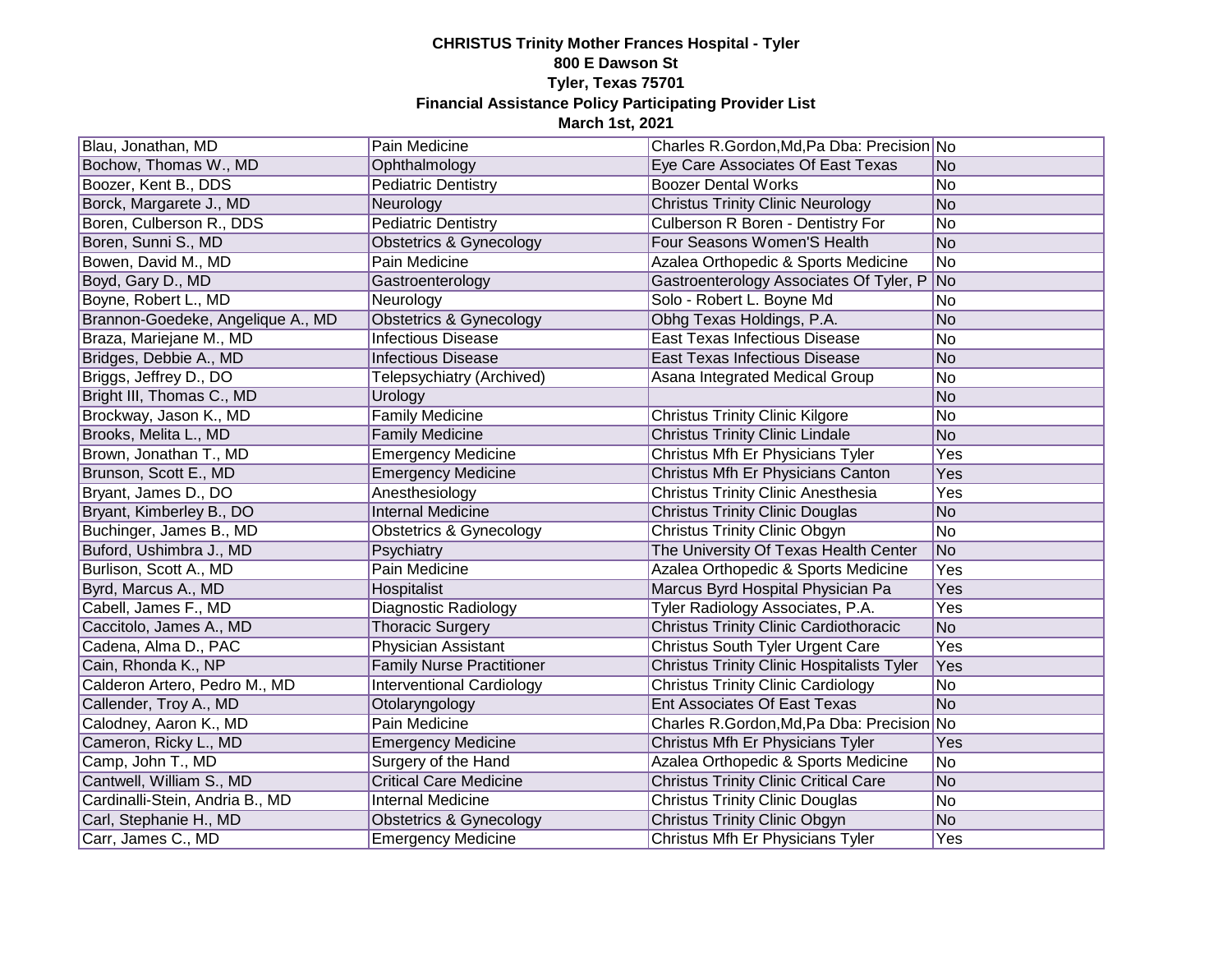| Carr, Jeffrey G., MD       | <b>Interventional Cardiology</b>   | Cardiovascular Associates Of East                 | No         |
|----------------------------|------------------------------------|---------------------------------------------------|------------|
| Carter, Bruce C., MD       | Diagnostic Radiology               | Tyler Radiology Associates, P.A.                  | Yes        |
| Carter, Clinton J., MD     | <b>Family Medicine</b>             | Solo-Clint Carter Md, Pa                          | <b>Yes</b> |
| Castle, Krystal L., DO     | Pediatrics                         | Christus Tc Herrington-Ornelas                    | No         |
| Cates, Anne W., MD         | Pediatrics                         | Tyler Family Circle Of Care - Pediatrics          | No         |
| Ceccoli, Hector D., MD     | Cardiovascular Disease             | Cardiology Services Of East Texas                 | No         |
| Cefalu, Jeremy R., MD      | Ophthalmology                      | <b>Christus Trinity Eye Center</b>                | No         |
| Charest, Jessica C., MD    | <b>Obstetrics &amp; Gynecology</b> | Tyler Obstetrics & Gynecology, L.L.P.             | No         |
| Chatelain, Kourt, DMD      | Oral and Maxillofacial Surgery     | <b>Tyler Oral And Facial Surgery</b>              | No         |
| Chaudhry, Muhammad M., MD  | Interventional Cardiology          | The University Of Texas Health Science            | No         |
| Chinoy, Milind R., DO      | <b>Emergency Medicine</b>          | Christus Mfh Er Physicians Canton                 | Yes        |
| Chou, Chih-Hao G., MD      | Rheumatology                       | <b>Christus Trinity Arthritis And</b>             | <b>No</b>  |
| Chundru, Vittal K., MD     | Hospitalist                        | <b>Christus Trinity Clinic Hospitalists Tyler</b> | Yes        |
| Clark III, Carey A., MD    | <b>Orthopedic Surgery</b>          | Azalea Orthopedic & Sports Medicine               | No         |
| Clark, Edward D., MD       | Hospitalist                        | Obhg Texas Holdings, P.A.                         | No         |
| Cline, Jon-Michael G., DO  | <b>Sports Medicine</b>             | <b>Christus Trinity Clinic Sports Medicine</b>    | No         |
| Cloonan, Melissa E., MD    | <b>Surgical Critical Care</b>      | Christus Trinityclinic Trauma & Acute             | No         |
| Cohen, Michael K., MD      | Anatomic & Clinical Pathology      | <b>Trinity Pathology Associates</b>               | No         |
| Cohen, Steven J., MD       | Rheumatology                       | <b>Christus Trinity Arthritis And</b>             | No         |
| Coker, Melinda F., MD      | Diagnostic Radiology               | <b>Christus Mfh Ross Breast Center</b>            | No         |
| Coleman, Kiona P., MD      | <b>Family Medicine</b>             | <b>Christus Trinity Clinic Holly Lake</b>         | Yes        |
| Collins, Lester B., MD     | Neurology                          | <b>Christus Trinity Clinic Neurology</b>          | No         |
| Collins, Nikki, FNP-C      |                                    |                                                   | No         |
| Coltman, Douglas C., MD    | Internal Medicine                  | <b>Christus Trinity Clinic Douglas</b>            | Yes        |
| Cosentino, Stephen J., DDS | Oral and Maxillofacial Surgery     | Stephen Cosentino, Dds                            | No         |
| Crim, Brandon E., DPM      | Podiatry                           | <b>Christus Trinity Clinic Podiatry</b>           | No         |
| Critelli, Paul A., MD      | <b>Plastic Surgery</b>             | The University Of Texas Health Center             | No         |
| Crowley, Deborah J., MD    | Child & Adolescent Psychiatry      | <b>Christus Trinity Clinic Douglas</b>            | No         |
| Crum, Charles D., MD       | Neuroradiology                     | Tyler Radiology Associates, P.A.                  | Yes        |
| Crutchfield, John S., MD   | <b>Neurological Surgery</b>        | Solo                                              | No         |
| Curley, Steven A., MD      | <b>Surgical Oncology</b>           | Christus Trinity Clinic Surgical Oncology-No      |            |
| Curry, Cynthia T., MD      | Anesthesiology                     | Christus Trinity Clinic Anesthesia                | No         |
| Cushman, Kenneth D., MD    | <b>Family Medicine</b>             | <b>Christus Trinity Clinic Douglas</b>            | No         |
| Daniels, William D., MD    | Anesthesiology                     | Christus Trinity Clinic Anesthesia                | Yes        |
| Dasgupta, Debasish, MD     | Hospitalist                        | <b>Christus Mother Frances Hospital</b>           | Yes        |
| Dasgupta, Meher, MD        | <b>Internal Medicine</b>           | <b>Christus Trinity Clinic Douglas</b>            | No         |
| Davis, Anthony D., MD      | <b>Family Medicine</b>             | Specialty Physicians Of East Texas                | No         |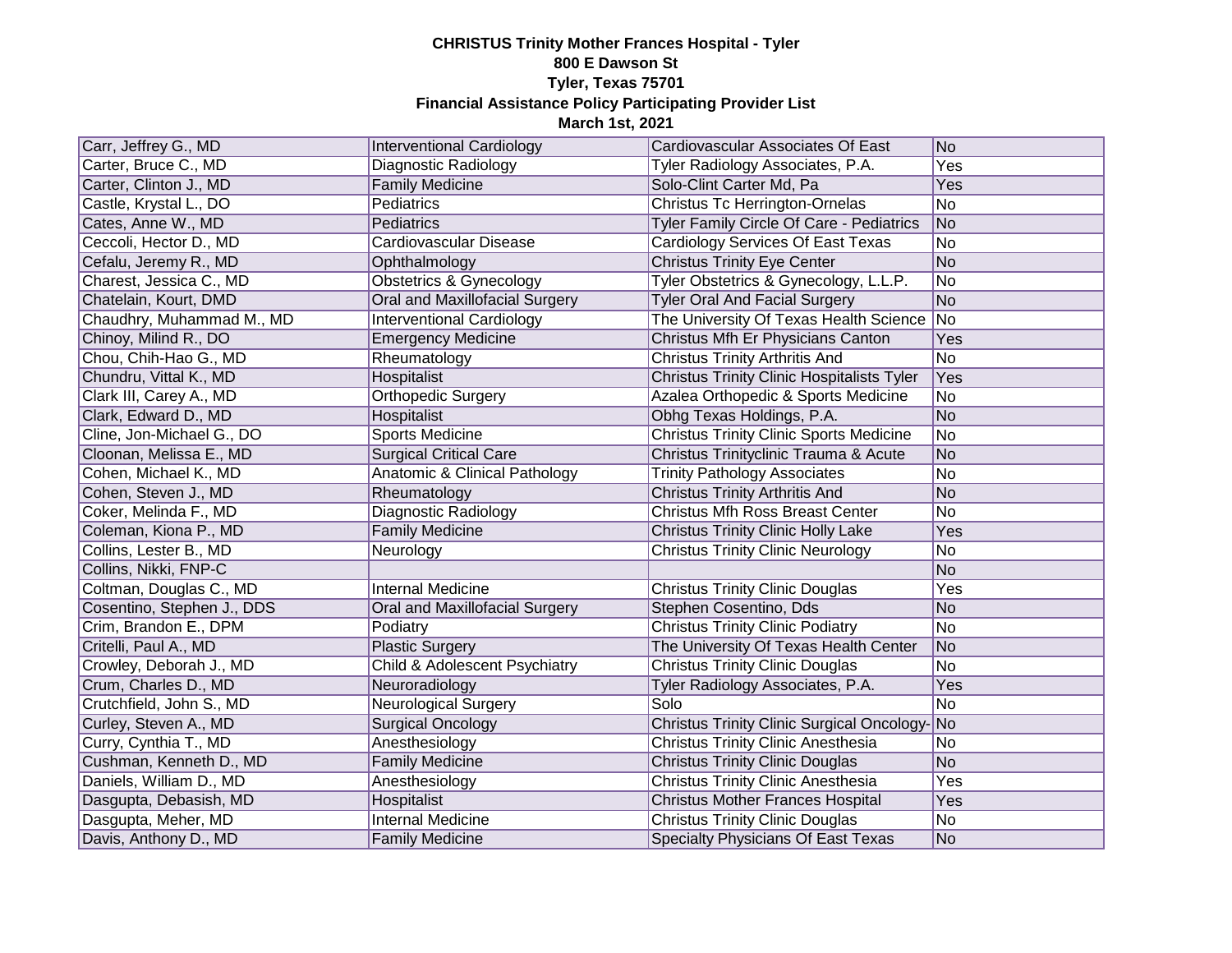| Davis, Daron D., MD              | <b>Emergency Medicine</b>           | Christus Mfh Er Physicians Canton                 | Yes             |
|----------------------------------|-------------------------------------|---------------------------------------------------|-----------------|
| Davis, Kent M., MD               | <b>Geriatric Medicine</b>           | <b>Christus Trinity Clinic Broadway</b>           | No              |
| Davis, William G., MD            | Anatomic & Clinical Pathology       | <b>Trinity Pathology Associates</b>               | No              |
| Day, Michael D., MD              | Pediatric Cardiology                | <b>Pediatric Heart Specialist</b>                 | No              |
| De La Garza-Grahm, Margarita, MD | <b>General Surgery</b>              | Margarita De La Garza-Grahm, M.D.                 | $\overline{No}$ |
| De Los Santos, Alejandro R., MD  | Hospitalist                         | <b>Christus Trinity Clinic Hospitalists Tyler</b> | Yes             |
| DeCarlo, Joseph, MD              | Urology                             | Urology Tyler, Pa                                 | No              |
| DeHaven, Thomas J., MD           | Ophthalmology                       | Christus Trinity Clinic Dehaven Eye               | No              |
| Dendi, Vijaya S., MD             | <b>Hospitalist</b>                  | <b>Christus Trinity Clinic Hospitalists Tyler</b> | Yes             |
| Denham, Sean C., MD              | <b>Emergency Medicine</b>           | Christus Mfh Er Physicians Tyler                  | Yes             |
| Dennis, Robert, MD               | <b>Orthopedic Surgery</b>           | Azalea Orthopedic & Sports Medicine               | No              |
| Desta, Minale A., MD             | Hospitalist                         | <b>Christus Trinity Clinic Hospitalists Tyler</b> | Yes             |
| Desta, Robel F., MD              | Hospitalist                         | <b>Christus Trinity Clinic Hospitalists Tyler</b> | Yes             |
| Destarac-Maselli, Luis A., MD    | <b>Pulmonary Disease</b>            | Pulmonary Specialists Of Tyler, Pa                | No              |
| Devaney, Rachel L., MD           | <b>Interventional Cardiology</b>    | Cardiovascular Associates Of East                 | No              |
| Dhanoa, Narpinder S., MD         | Hospitalist                         | <b>Christus Trinity Clinic Hospitalists Tyler</b> | Yes             |
| Dhillon, Raman, MD               | <b>Hospitalist</b>                  | <b>Christus Trinity Clinic Hospitalists Tyler</b> | Yes             |
| Diagne, Thiendella, MD           | Hospitalist                         | Obhg Texas Holdings, P.A.                         | No              |
| Diaz, Stefanie M., MD            | Nephrology                          | Tyler Nephrology Associates, Pa                   | No              |
| Dickson JR., Charles T., MD      | Urology                             | Urology Tyler, Pa                                 | No              |
| Dickson, Jonathan D., PA-C       | <b>Physician Assistant</b>          | Tyler Radiology Associates, P.A.                  | Yes             |
| Diviney, Joshua R., MD           | <b>Emergency Medicine</b>           | Christus Mfh Er Physicians Tyler                  | Yes             |
| Donkor, Faustina N., DO          | <b>Hospitalist</b>                  | <b>Christus Trinity Clinic Longview</b>           | Yes             |
| Dossey, Adam P., MD              | Ophthalmology                       | <b>Heaton Eye Associates</b>                      | No              |
|                                  | Advanced Heart Failure & Transplant | Ut Southwestern Med Cntr - Solid Organ            |                 |
| Drazner, Mark H., M.D.           | Cardiology                          | Transplant                                        | No.             |
| Dresselhouse, Mark P., MD        | <b>Emergency Medicine</b>           | Christus Mfh Er Physicians Canton                 | Yes             |
| Droder, Robert M., MD            | Hematology/Oncology                 | Ut Health East Texas Hope Cancer                  | No              |
| Dubois, Jacqueline, MD           | Pediatrics                          | Tyler Family Circle Of Care Jacksonville No       |                 |
| Dunn, Shawn G., MD               | Pain Medicine                       | Christus Trinity Clinic Pain Management No        |                 |
| Duplechain, Holly K., MD         | <b>Internal Medicine</b>            | <b>Christus Trinity Clinic Lindale</b>            | No              |
| Duvall, George A., MD            | Gastroenterology                    | <b>Christus Trinity Clinic Gastroenterology</b>   | No              |
| Eagleton, Mary K., MD            | Pediatrics                          | <b>Christus Trinity Clinic Broadway</b>           | No              |
| Eapen, Reenu S., MD              | Pediatric Cardiology                | <b>Fetal Care Center</b>                          | No              |
| Eckert, Scott F., MD             | Neuroradiology                      | Tyler Radiology Associates, P.A.                  | Yes             |
| Eckert, Terri L., MD             | <b>Family Medicine</b>              | <b>Christus Trinity Clinic Athens</b>             | No              |
| Eden, Billy M., MD               | Sleep Medicine                      | <b>Christus Trinity Clinic Sleep Medicine</b>     | No              |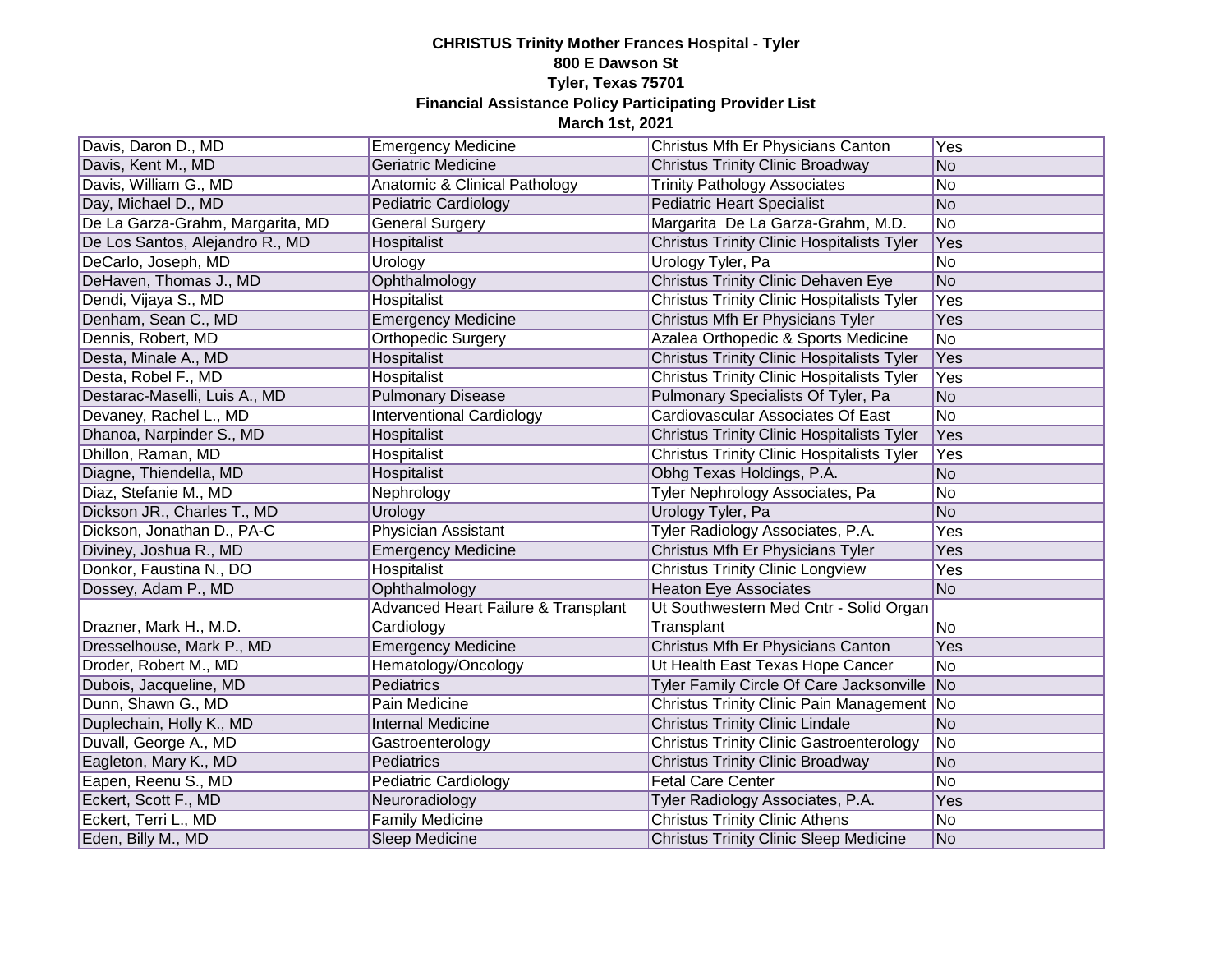| Egu, Obiloh E., MD            | Hospitalist                                   | Obhg Texas Holdings, P.A.                        | N <sub>o</sub>              |
|-------------------------------|-----------------------------------------------|--------------------------------------------------|-----------------------------|
| Ehle, Ryan M., MD             | <b>Emergency Medicine</b>                     | Christus Mfh Er Physicians Canton                | Yes                         |
| Eisenberg, Dennis C., MD      | <b>Hospitalist</b>                            | Obhg Texas Holdings, P.A.                        | No                          |
| Eli, Alan M., MD              | <b>Family Medicine</b>                        | <b>Christus Trinity Clinic Lake Palestine</b>    | No                          |
| Eljammal, Sam, MD             | <b>Critical Care Medicine</b>                 | <b>Christus Trinity Clinic Critical Care</b>     | No                          |
| Elliott, Elise A., DO         | Obstetrics & Gynecology                       | Four Seasons Women'S Health                      | No                          |
| Ellis, Andrea M., MD          | <b>Family Medicine</b>                        | <b>Christus Trinity Clinic Broadway</b>          | No                          |
| Ellis, Jimmy S., DO           | Hospitalist                                   | Obhg Texas Holdings, P.A.                        | No                          |
| Emiru, Mingiziem A., MD       | Nephrology                                    | Tyler Nephrology Associates, Pa                  | No                          |
| English, Grace C., MD         | <b>Internal Medicine</b>                      | <b>Christus Trinity Clinic Douglas</b>           | No                          |
| Enriquez, Jose L., MD         | Diagnostic Radiology                          | Tyler Radiology Associates, P.A.                 | Yes                         |
| Esfandiari, Neda, MD          | <b>Family Medicine</b>                        | <b>Christus Trinity Clinic Douglas</b>           | No                          |
| Estrada, Krystal A., MD       | <b>Family Medicine</b>                        | <b>Christus Trinity Clinic Athens</b>            | No                          |
| Evans, Evan M., MD            | Diagnostic Radiology                          | <b>Christus Mfh Ross Breast Center</b>           | No                          |
| Evans, J. David, MD           | Anesthesiology                                | Christus Trinity Clinic Anesthesia               | Yes                         |
| Everett, Harold U., MD        | Pediatrics                                    | <b>Christus Trinity Clinic Pediatrics</b>        | No                          |
| Everson, Rachel A., MD        | Obstetrics & Gynecology                       | Tyler Family Circle Of Care Women &              | No                          |
| Fanning, Paul M., MD          | Obstetrics & Gynecology                       | <b>Christus Trinity Clinic Obgyn</b>             | No                          |
| Fannon, David P., PA-C        | Physician Assistant                           | Christus Mfh Er Physicians Tyler                 | Yes                         |
| Ferguson, Laura G., MD        | Hospice & Palliative Medicine                 | <b>Texas Palliative Care</b>                     | No                          |
| Fierke, Shelby R., MD         | Radiology                                     |                                                  | No                          |
| Flanagan, Cole W., MD         | <b>Obstetrics &amp; Gynecology</b>            | Tyler Obstetrics & Gynecology, L.L.P.            | No                          |
| Flaskas, Marina Y., MD        | Cardiovascular Disease                        | <b>Christus Trinity Clinic Cardiology</b>        | No                          |
| Ford, Michael C., MD          | Ophthalmology                                 | <b>Christus Trinity Clinic Dehaven Eye</b>       | No                          |
| Ford, Penny L., CRNA          | <b>Certified Registered Nurse Anesthetist</b> |                                                  | No                          |
| Ford, Ryan D., MD             | Hospitalist                                   | <b>Christus Mother Frances Hospital</b>          | Yes                         |
| Foreman, Kim A., MD           | Orthopedic Surgery                            | Azalea Orthopedic & Sports Medicine              | No                          |
| Fox, James G., MD             | <b>Pulmonary Disease</b>                      | The University Of Texas Health Science No        |                             |
| Freeberg, Sheldon Y., MD      | <b>Interventional Cardiology</b>              | <b>Christus Trinity Clinic Cardiology</b>        | No                          |
| Freeman, Louie D., MD         | Gastroenterology                              | <b>Christus Trinity Clinic Gastroenterology</b>  | No                          |
| Freimer, Gregory L., MD       | <b>Emergency Medicine</b>                     | Christus Mfh Er Physicians Tyler                 | Yes                         |
| <b>FRENCH, KRISTEN M., MD</b> | <b>Emergency Medicine</b>                     |                                                  | Yes                         |
| Gajapathi, Sharavana K., DDS  |                                               | Culberson R Boren - Dentistry For                | No                          |
| Games JR, Joseph R., PA-C     | Physician Assistant                           | Christus Mfh Er Physicians Tyler                 | <b>Yes</b>                  |
| Garcia, Jorge I., MD          | Physical Medicine & Rehabilitation            | <b>Christus Trinity Clinic Physical Medicine</b> | $\overline{\phantom{a}}$ No |
| Gass, G. D., MD               | <b>Critical Care Medicine</b>                 | Pulmonary Specialists Of Tyler, Pa               | No                          |
| Gebel, Tiffany S., MD         | Hospitalist                                   | Lone Star Surgery, P. L. L. C.                   | No                          |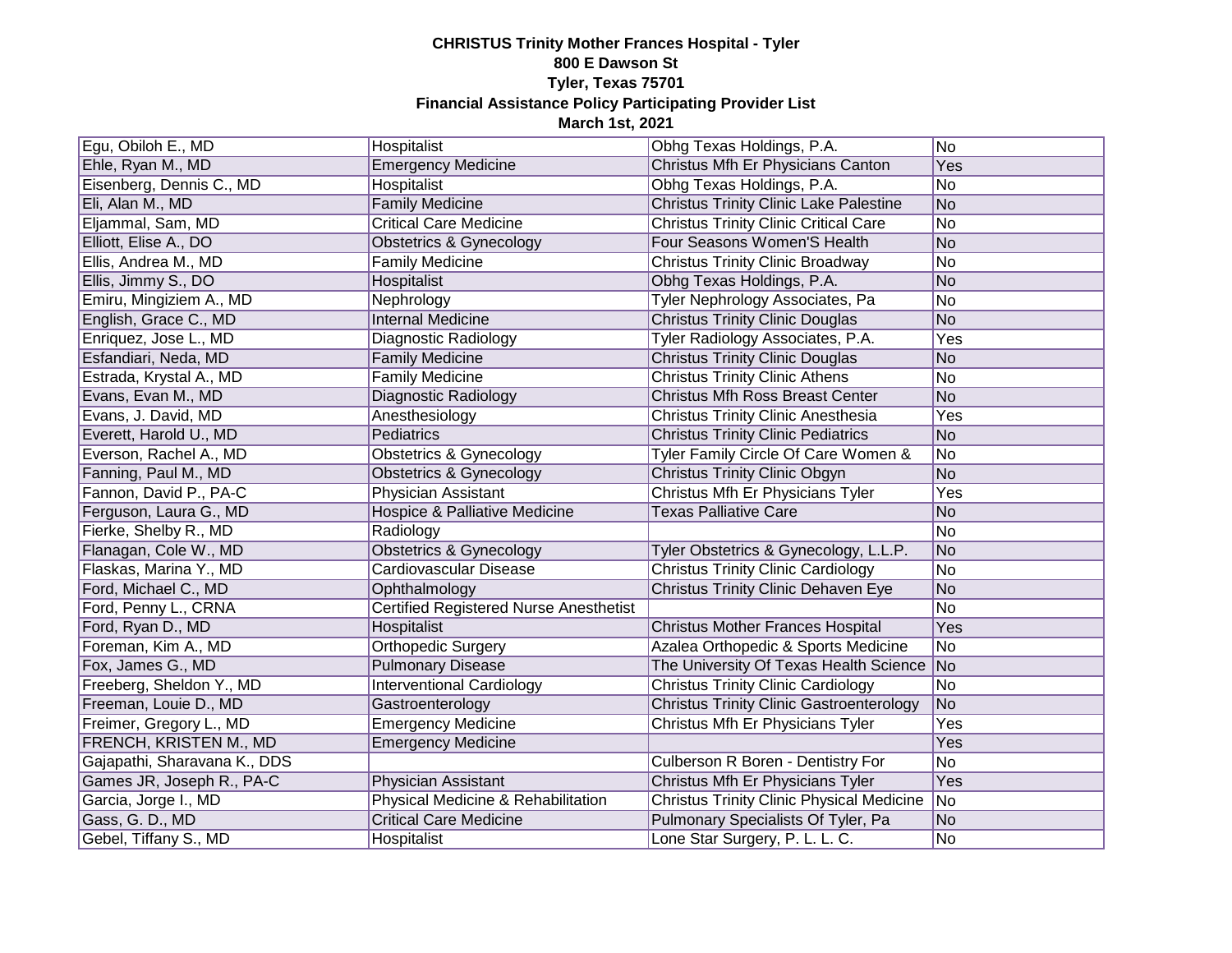| Gebrmichael, Teshome K., MD    | Hospitalist                          | <b>Christus Trinity Clinic Hospitalists Tyler</b> | Yes             |
|--------------------------------|--------------------------------------|---------------------------------------------------|-----------------|
| Gerhardt, Erich P., DO         | Surgical Critical Care               | Christus Trinityclinic Trauma & Acute             | No              |
| Ghias Rehman, Sadia            |                                      | <b>CHRISTUS Trinity Clinic Hospitalist</b>        | Yes             |
| Ghostine, Jimmy, MD            | <b>Interventional Neuroradiology</b> | Neuro Ir Of East Texas                            | $\overline{No}$ |
| Ghuge, Raghavendra V., MD      | Sleep Medicine                       | Sleep Medicine Institute Of Texas                 | No              |
| Gill, Brijesh S., MD           | <b>General Surgery</b>               | <b>Christus Trinity Clinic Critical Care</b>      | No              |
| Gillen, Aric C., MD            | Hospitalist                          | Obhg Texas Holdings, P.A.                         | No              |
| Giordano, Catherine Z., PNP    | <b>Pediatric Nurse Practitioner</b>  | <b>Christus Trinity Clinic Broadway</b>           | No              |
| Gipson, Jason L., MD           | <b>Family Medicine</b>               | <b>Christus Trinity Clinic Manhatton</b>          | No              |
| Giralt Rodriguez, Nadyn M., MD | Hospitalist                          | <b>Christus Trinity Clinic Hospitalists Tyler</b> | Yes             |
| Glasow, Christine A., MD       | <b>Pediatric Cardiology</b>          | <b>Pediatric Heart Specialist</b>                 | No              |
| Glass, Daniel A., MD           | Otolaryngology                       | Ent Associates Of East Texas                      | No              |
| Glass, Shannon B., MD          | Diagnostic Radiology                 | <b>Christus Mfh Ross Breast Center</b>            | No              |
| Glover, Katrina Y., MD         | Hematology/Oncology                  | Ut Health East Texas Hope Cancer                  | No              |
| Goodfried, Gary P., M.D.       | <b>Orthopedic Surgery</b>            | Azalea Orthopedic & Sports Medicine               | No              |
| Gorby, Michael S., MD          | <b>Internal Medicine</b>             | <b>Christus Trinity Clinic Hospitalists Tyler</b> | Yes             |
| Gordon, Charles R., MD         | <b>Neurological Surgery</b>          | Charles R.Gordon, Md, Pa Dba: Precision No        |                 |
| Grabski, William J., MD        | Dermatology                          | <b>U.S. Dermatology Partners</b>                  | No              |
| Graham, Andre D., MD           | <b>General Surgery</b>               | Christus Trinity Clinic Surgical Oncology-No      |                 |
| Graham, Bradley S., MD         | Dermatology                          | <b>U.S. Dermatology Partners</b>                  | No              |
| Graves, Glen S., M.D.          | Rheumatology                         | Texas Arthritis & Rheumatology                    | No              |
| Greczanik, Richard D., DO      | <b>Family Medicine</b>               | <b>Christus Tc Herrington-Ornelas</b>             | No              |
| Green, Kevin D., MD            | Gastroenterology                     | <b>Christus Trinity Clinic Gastroenterology</b>   | No              |
| Gregory, Thomas F., MD         | <b>Medical Oncology</b>              | <b>Tyler Cancer Center</b>                        | No              |
| Griffith, Duane L., MD         | Pain Medicine                        | Charles R.Gordon, Md, Pa Dba: Precision No        |                 |
| Gunn, Ryan R., ACNP            | <b>Acute Care Nurse Practitioner</b> | <b>Christus Trinity Clinic Cardiothoracic</b>     | Yes             |
| Gunter, Craig A., MD           | Hospice & Palliative Medicine        | <b>Texas Palliative Care</b>                      | No              |
| Gutierrez Alvarez, Ana V., MD  | Pediatric Endocrinology              | <b>Christus Trinity Clinic Pediatrics</b>         | No              |
| Hall, Matthew B., MD           | <b>Emergency Medicine</b>            | Christus Mfh Er Physicians Canton                 | Yes             |
| Hall, Sawyer B., DO            | Ophthalmology                        | Christus Trinityclinic Dehaven Eye Clinic   No    |                 |
| Hanby, Duncan Frederick, MD    | Otolaryngology                       | Ent Associates Of East Texas                      | No              |
| Hanby, Jennifer D., MD         | Otolaryngology                       | Ent Associates Of East Texas                      | No              |
| Hanks, Marel A., MD            | Pediatrics                           | Tyler Family Circle Of Care - Athens              | No              |
| Hardee, Monica J., MD          | Otolaryngology                       | Ent Associates Of East Texas                      | No              |
| Hardy, Jennifer C., MD         | Pediatrics                           | <b>Christus Trinity Clinic Pediatrics</b>         | No              |
| Harmon, Preston C., MD         | Physical Medicine & Rehabilitation   | Charles R.Gordon, Md, Pa Dba: Precision No        |                 |
| Haro, Luis H., MD              | <b>Emergency Medicine</b>            | Christus Mfh Er Physicians Tyler                  | Yes             |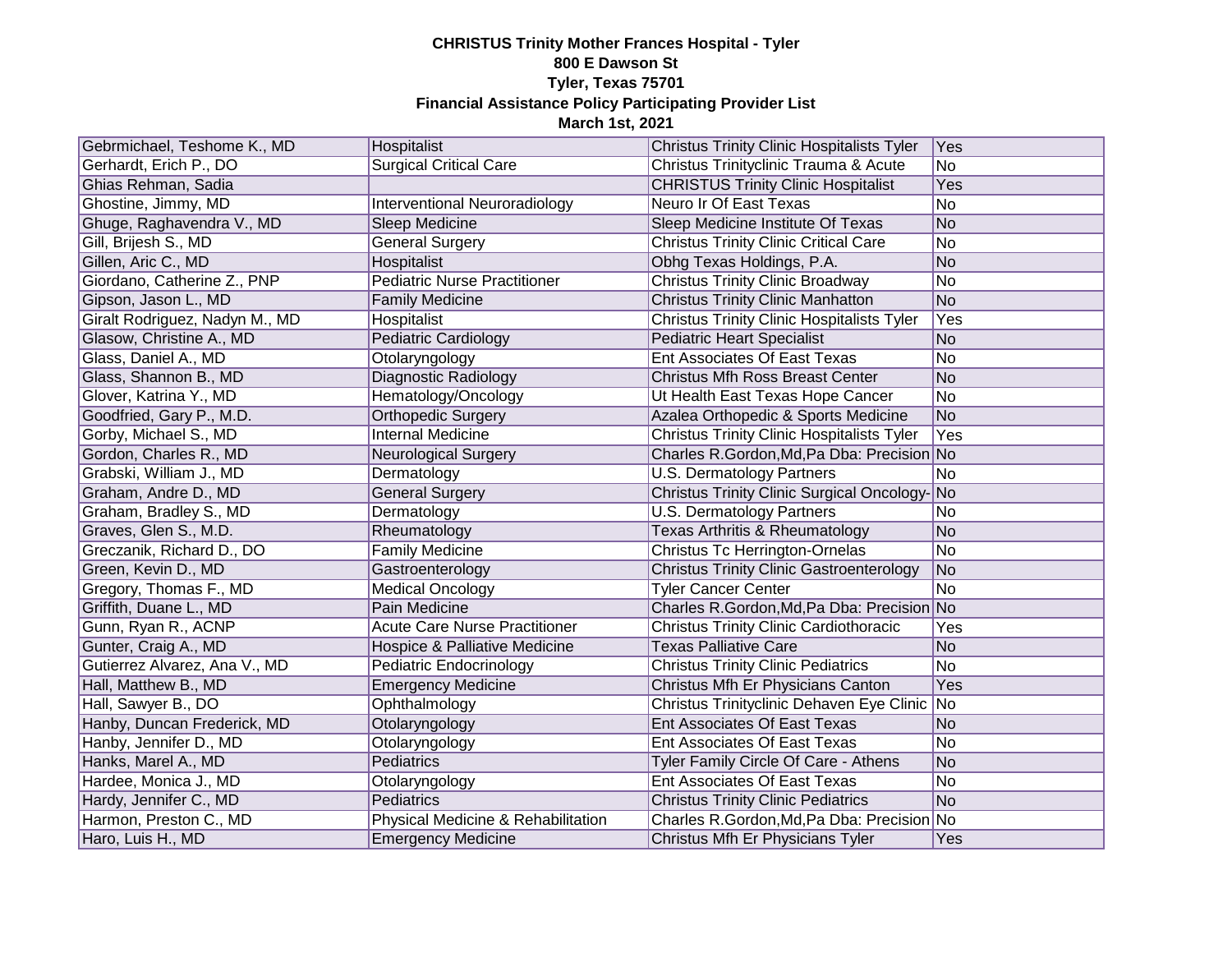| Harper, Austin S., MD      | Pain Medicine                      | Charles R.Gordon, Md, Pa Dba: Precision No    |            |
|----------------------------|------------------------------------|-----------------------------------------------|------------|
| Harrell, William B., MD    | Urology                            | <b>Christus Trinity Clinic Urology</b>        | No         |
| Harris, Amanda L., MD      | <b>Obstetrics &amp; Gynecology</b> | New Horizon Women'S Healthcare, Pa            | No         |
| Harris, Jack R., MD        | Allergy & Immunology               | Allergy Partners Of East Texas                | No         |
| Harris, James R., MD       | Orthopedic Surgery                 | Azalea Orthopedic & Sports Medicine           | No         |
| Harrison, Craig E., MD     | <b>Plastic Surgery</b>             | Solo                                          | No         |
| Hawkins, Mary K., MD       | Pediatrics                         | Christus Tc Herrington-Ornelas                | No         |
| Hayes, Thomas K., MD       | Neuroradiology                     | Tyler Radiology Associates, P.A.              | Yes        |
| Haygood, Julie T., MD      | Hospitalist                        | Julie T. Haygood Md, Pa                       | <b>Yes</b> |
| Haygood, Laura J., MD      | Dermatology                        | Adagio Dermatology And Aesthetics,            | No         |
| Haygood, T L., DO          | Hospitalist                        | Obhg Texas Holdings, P.A.                     | No         |
| Head, Hayden G., MD        | <b>Family Medicine</b>             | <b>Christus Trinity Clinic Lindale</b>        | No         |
| Heaton, Charles L., MD     | Ophthalmology                      | <b>Heaton Eye Associates</b>                  | No         |
| Heller, Aaron, DO          | Pain Medicine                      | Charles R.Gordon, Md, Pa Dba: Precision No    |            |
| Henderson, Jonathan L., MD | <b>Critical Care Medicine</b>      | <b>Christus Trinity Clinic Critical Care</b>  | No         |
| Hendricks, Michael B., MD  | Anesthesiology                     | <b>Christus Trinity Clinic Anesthesia</b>     | Yes        |
| Hennigan, Allison L., MD   | Clinical Neurophysiology           | Allison Hennigan, Md Dba: Compass             | No         |
| Hernandez, David P., MD    | Hospitalist                        | Obhg Texas Holdings, P.A.                     | No         |
| Herod, Misty D., MD        | <b>Obstetrics &amp; Gynecology</b> | <b>Christus Trinity Clinic Obgyn</b>          | No         |
| Hickerson, Steven L., MD   | <b>Infectious Disease</b>          | <b>East Texas Infectious Disease</b>          | No         |
| Hill, James B., MD         | Maternal-Fetal Medicine            | Christus Trinity Clinic Maternal & Fetal      | No         |
| Hinkle, Ryan M., DDS       | Oral and Maxillofacial Surgery     | <b>Tyler Oral And Facial Surgery</b>          | No         |
| Hobbs, William R., MD      | Orthopedic Surgery                 | <b>Christus Trinity Clinic Orthopedics</b>    | No         |
| Hobson, Gale J., MD        | <b>Family Medicine</b>             | <b>Christus Trinity Clinic Broadway</b>       | No         |
| Hodde, Doug, MD            | <b>Family Medicine</b>             | <b>Christus Tc Herrington-Ornelas</b>         | No         |
| Hodges, Joseph Charles, MD | <b>Radiation Oncology</b>          | Texas Oncology - Longview                     | No         |
| Hoff, James G., MD         | <b>Interventional Cardiology</b>   | <b>Christus Trinity Clinic Cardiology</b>     | No         |
| Hoffman, Terri L., MD      | <b>Critical Care Medicine</b>      | <b>Christus Trinity Clinic Critical Care</b>  | No         |
| Holcomb, Timothy L., DO    | <b>Family Medicine</b>             | <b>Christus Trinity Clinic Lake Palestine</b> | No         |
| Holley, Everett D., MD     | <b>Emergency Medicine</b>          | Christus Mfh Er Physicians Tyler              | Yes        |
| Holman, Jason G., MD       | Emergency Medicine                 | Christus Mfh Er Physicians Jacksonville       | Yes        |
| Holman, Jennifer D., MD    | Dermatology                        | U.S. Dermatology Partners                     | No         |
| Horner, Joseph D., DO      |                                    | Virtual Radiologic Professionals LLC          | No         |
| Hosch, Amy J., MD          | <b>Family Medicine</b>             | Christus South Tyler Urgent Care              | No         |
| Hosch, Jonathan C., DPM    | Podiatry                           | <b>Christus Trinity Clinic Podiatry</b>       | No         |
| Howe, Carah L., MD         | <b>Family Medicine</b>             | <b>Christus Trinity Clinic Lindale</b>        | No         |
| Howes, Jennifer M., MD     | <b>Critical Care Medicine</b>      | <b>Christus Trinity Clinic Critical Care</b>  | No         |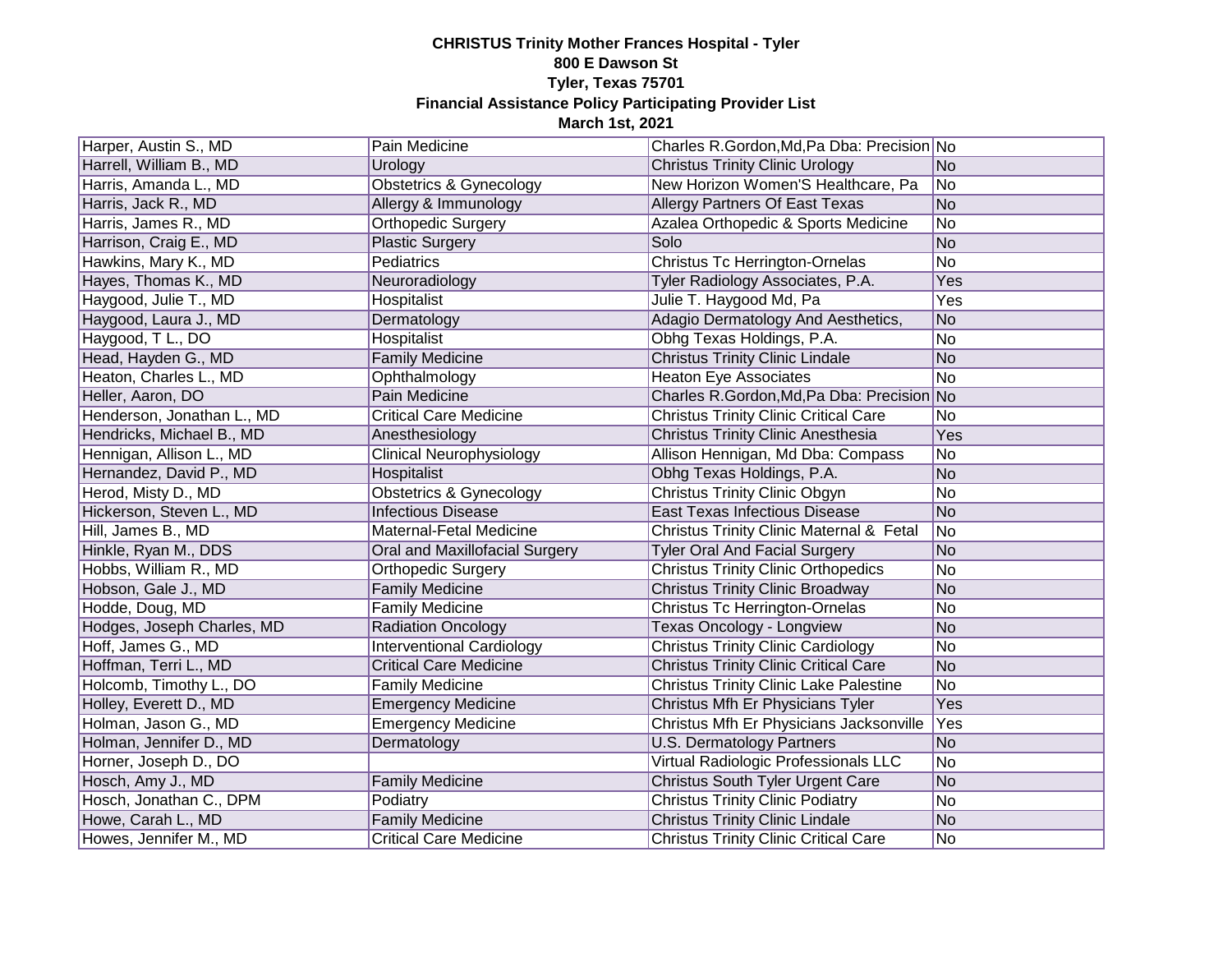| Huffman, Rebel R., MD        | Surgery of the Hand           | Azalea Orthopedic & Sports Medicine             | No              |
|------------------------------|-------------------------------|-------------------------------------------------|-----------------|
| Hunter, Jeffrey S., MD       | Ophthalmology                 | <b>Heaton Eye Associates</b>                    | <b>No</b>       |
| Hunter-Ellul, Lindsey A., MD | Dermatology                   | <b>U.S. Dermatology Partners</b>                | No              |
| Hurley, Janet L., MD         | <b>Family Medicine</b>        | <b>Christus Tc Herrington-Ornelas</b>           | No              |
| Hussain, Afshan K., MD       | <b>Surgical Critical Care</b> | Christus Trinityclinic Trauma & Acute           | No              |
| Hussain, Zehra, DO           | <b>Internal Medicine</b>      | <b>Christus Trinity Clinic Douglas</b>          | <b>No</b>       |
| Hutto, Stephen A., MD        | Gastroenterology              | <b>Christus Trinity Clinic Gastroenterology</b> | No              |
| Hwang, Julia D., MD          | <b>Family Medicine</b>        | <b>Christus Trinity Clinic Douglas</b>          | No              |
| Idell, Richard D., MD        | Psychiatry                    | The University Of Texas Health Center           | No              |
| Ifafore, Adebola T., MD      | <b>Emergency Medicine</b>     | Christus Mfh Er Physicians Tyler                | Yes             |
| Ikemba, Catherine M., MD     | <b>Pediatric Cardiology</b>   | <b>Utswmc-Dept Of Pediatrics</b>                | <b>No</b>       |
| Ilo, Sheriffdeen, DO         | Hospitalist                   | <b>Christus Trinity Clinic Longview</b>         | Yes             |
| Innes, Kristen N., MD, MPH   | Hospitalist                   | Obhg Texas Holdings, P.A.                       | <b>No</b>       |
| Iskander, Sherif S., MD      | Cardiovascular Disease        | Cardiovascular Associates Of East               | <b>No</b>       |
| Islam, David M., MD          | Anesthesiology                | Christus Trinity Clinic Anesthesia              | Yes             |
| Israel, C. Noah, MD          | Cardiovascular Disease        | Cardiovascular Associates Of East               | No              |
| Jackson, Chelsi M., MD       | <b>Family Medicine</b>        | Christus Trinity Clinic Henderson Med           | N <sub>o</sub>  |
|                              | Endocrinology, Diabetes and   |                                                 |                 |
| Jackson, Kyle J., DO         | Metabolism                    | <b>Christus Trinity Clinic Endocrinology</b>    | No              |
| Jauregui, Monica P., MD      | Hospitalist                   | Salud Optima Pa                                 | Yes             |
| Jenks, Carolyn G., DO        | Hematology/Oncology           | <b>Tyler Cancer Center</b>                      | No              |
| Jensen, Burkitt W., MD       | Urology                       | <b>Christus Trinity Clinic Urology</b>          | No              |
| Jethva, Alpesh R., MD        | Nephrology                    | Tyler Nephrology Associates, Pa                 | No              |
| Jetter, Gina M., MD          | Neurology                     | Northeast Texas Neurology Associates,           | N <sub>o</sub>  |
| Jimenez Torres, Madeline, MD | Nephrology                    | Tyler Nephrology Associates, Pa                 | No              |
| Johnson, Edward W., MD       | <b>Family Medicine</b>        | <b>Christus Trinity Clinic Palestine</b>        | No              |
| Johnson, Steven M., DO       | <b>Orthopedic Surgery</b>     | <b>Christus Trinity Clinic Palestine</b>        | <b>No</b>       |
| Jones, David I., MD          | <b>Pulmonary Disease</b>      | Pulmonary Specialists Of Tyler, Pa              | No              |
| Jones, Lee M., MD            | <b>Orthopedic Surgery</b>     | Azalea Orthopedic & Sports Medicine             | No              |
| Jones, Rebecca O., MD        | Ophthalmology                 | <b>Christus Trinity Clinic Dehaven Eye</b>      | No              |
| Jones, Roy W., MD            | Vascular Surgery              | <b>Christus Trinity Clinic Vascular Surgery</b> | No.             |
| Kaminski, Kenneth J., MD     | <b>Orthopedic Surgery</b>     | Azalea Orthopedic & Sports Medicine             | No              |
| Kane, Colin E., MD           | <b>Pediatric Cardiology</b>   | <b>Utswmc-Dept Of Pediatrics</b>                | $\overline{No}$ |
| Kariampuzha, George W., MD   | Neurology                     | <b>Christus Trinity Clinic Neurology</b>        | No              |
|                              | Endocrinology, Diabetes and   |                                                 |                 |
| Kariampuzha, Sylvia A., MD   | Metabolism                    | <b>Christus Trinity Clinic Endocrinology</b>    | No              |
| Kayanja, Harriet K., MD      |                               | <b>Christus Trinity Clinic Longview</b>         | Yes             |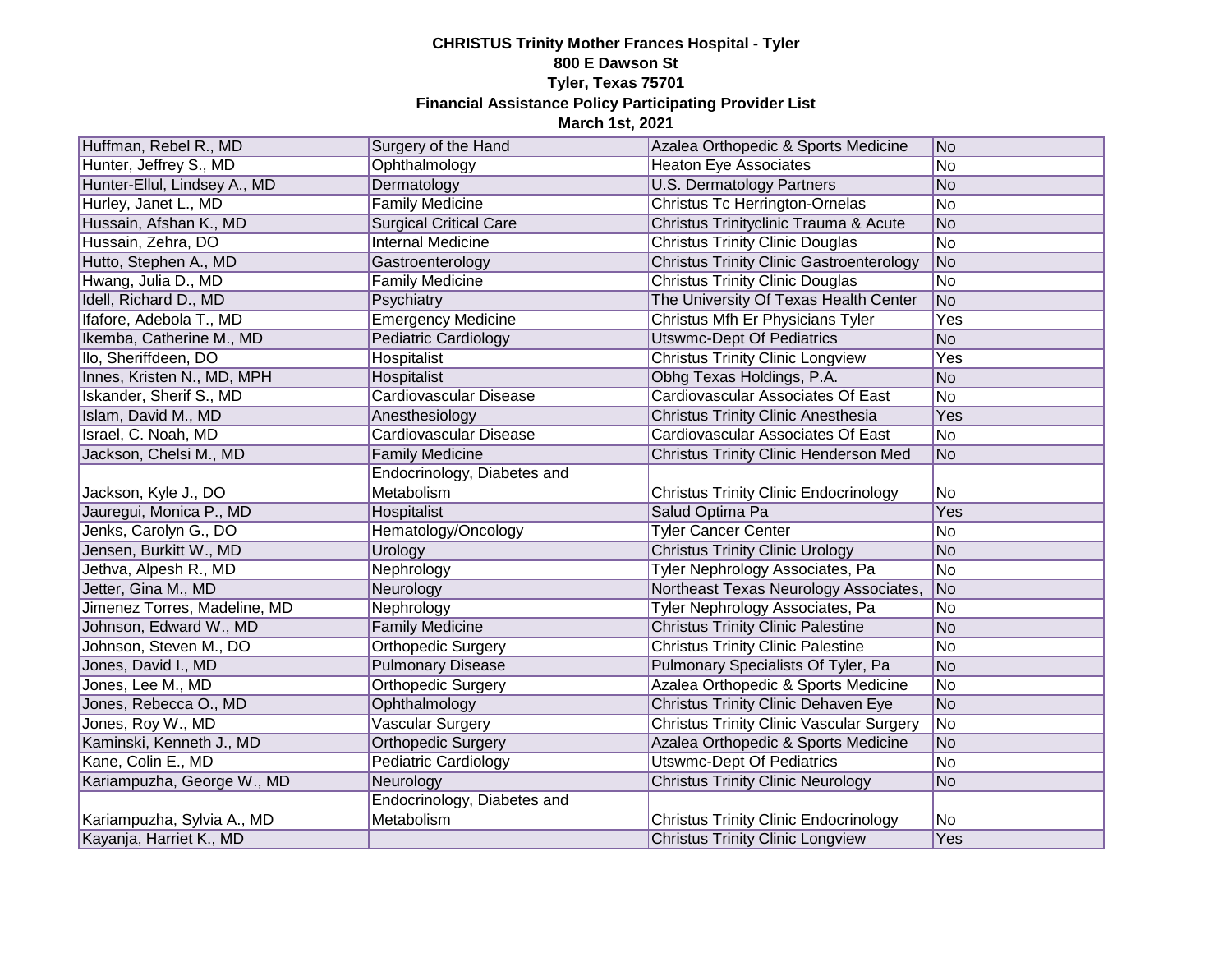| Keais, Janet R., DO        | Physical Medicine & Rehabilitation | Christus Trinity Clinic Physical Medicine No      |                |
|----------------------------|------------------------------------|---------------------------------------------------|----------------|
| Keilin, Rachael A., MD     | <b>Surgical Critical Care</b>      | Christus Trinityclinic Trauma & Acute             | N <sub>o</sub> |
| Kelly, Kyle A., MD         | Anesthesiology                     | <b>Christus Trinity Clinic Anesthesia</b>         | Yes            |
| Keuer, Steven P., MD       | <b>Internal Medicine</b>           | <b>Christus Trinity Clinic Douglas</b>            | No             |
| Khachikian, Zareh H., MD   | <b>Obstetrics &amp; Gynecology</b> | Tyler Family Circle Of Care Women &               | No             |
| Khan, Fatima, MD           | Hospitalist                        | <b>Christus Trinity Clinic Hospitalists Tyler</b> | Yes            |
| Khan, Saima, MD            | Hospitalist                        | <b>Christus Trinity Clinic Hospitalists Tyler</b> | Yes            |
| Khanolkar, Rohit, MD       | <b>Internal Medicine</b>           |                                                   | No             |
| Kiblinger, Gregory D., MD  | Ophthalmology                      | Eye Care Associates Of East Texas                 | No             |
| Kingsley, George M., DO    | Hospitalist                        | Obhg Texas Holdings, P.A.                         | N <sub>o</sub> |
| Kirby, Jamie E., MD        | <b>Family Medicine</b>             | Christus South Tyler Urgent Care                  | No             |
| Kirkpatrick, Andrew K., MD | Urology                            | <b>Christus Trinity Clinic Urology</b>            | No             |
| Knarr, Donald R., MD       | <b>Family Medicine</b>             | <b>Christus Trinity Clinic Manhatton</b>          | No             |
| Knutson, James B., MD      | Hospitalist                        | <b>Christus Trinity Clinic Hospitalists Tyler</b> | Yes            |
| Kohlert, Scott F., MD      | Otolaryngology                     | Ent Associates Of East Texas                      | No             |
| Koshy, Jason T., MD        | Anatomic & Clinical Pathology      | <b>Trinity Pathology Associates</b>               | N <sub>o</sub> |
| Kotamarti, Kevin R., MD    | Anesthesiology                     | <b>Christus Trinity Clinic Anesthesia</b>         | Yes            |
| Krog, Benjamin J., MD      | Anesthesiology                     | <b>CHRISTUS Trinity Clinic Anesthesia</b>         | Yes            |
| Kumar, Ramon N., MD        | <b>Interventional Cardiology</b>   | <b>Christus Trinity Clinic Cardiology</b>         | No             |
| Kummerfeld, David A., MD   | <b>Orthopedic Surgery</b>          | Azalea Orthopedic & Sports Medicine               | No             |
| Kummerfeld, Kenneth B., MD | <b>Interventional Cardiology</b>   | <b>Christus Trinity Clinic Cardiology</b>         | <b>No</b>      |
| Kurian, Joseph K., MD      | Anesthesiology                     | Christus Trinity Clinic Anesthesia                | Yes            |
| Lahourcade, John A., MD    | Acute Care Surgery (Archived)      | Christus Trinityclinic Trauma & Acute             | <b>No</b>      |
| Laird II, William P., MD   | Pediatric Cardiology               | <b>Pediatric Heart Specialist</b>                 | No             |
| Laird, Tracy H., MD        | <b>Pediatric Cardiology</b>        | <b>Pediatric Heart Specialist</b>                 | <b>No</b>      |
| Langford, Brian R., MD     | Otolaryngology                     | Ent Associates Of East Texas                      | No             |
| Lash, Austin T., MD        | Ophthalmology                      | Eye Care Associates Of East Texas                 | No             |
| Lavoy, Eric J., MD         | <b>Family Medicine</b>             | <b>Christus Tc Herrington-Ornelas</b>             | No             |
| Layne, Jason D., PAC       | <b>Physician Assistant</b>         | <b>Christus Trinity Clinic Electrophysiology</b>  | No.            |
| Layne, Sheila R., DO       | <b>Obstetrics &amp; Gynecology</b> | Four Seasons Women'S Health                       | No             |
| Le, Quoc-Albert D., DDS    | <b>Pediatric Dentistry</b>         | Culberson R Boren - Dentistry For                 | No             |
| Ledesma, Rudrick V., MD    | Nephrology                         | Tyler Nephrology Associates, Pa                   | No             |
| Ledley, Annmarie M., DO    | Hospitalist                        | Obhg Texas Holdings, P.A.                         | No             |
| Lee, Arielle S., MD        | Hematology/Oncology                | Ut Health East Texas Hope Cancer                  | No             |
| Leete, Tyler G., MD        | Diagnostic Radiology               | <b>Christus Mfh Ross Breast Center</b>            | No             |
| Lehman, Douglas R., MD     | Hyperbaric Medicine/Wound Care     | <b>Christus Trinity Clinic Wound Care -</b>       | No             |
| Lehr, Andrew J., MD        | Otolaryngology                     | Ent Associates Of East Texas                      | No.            |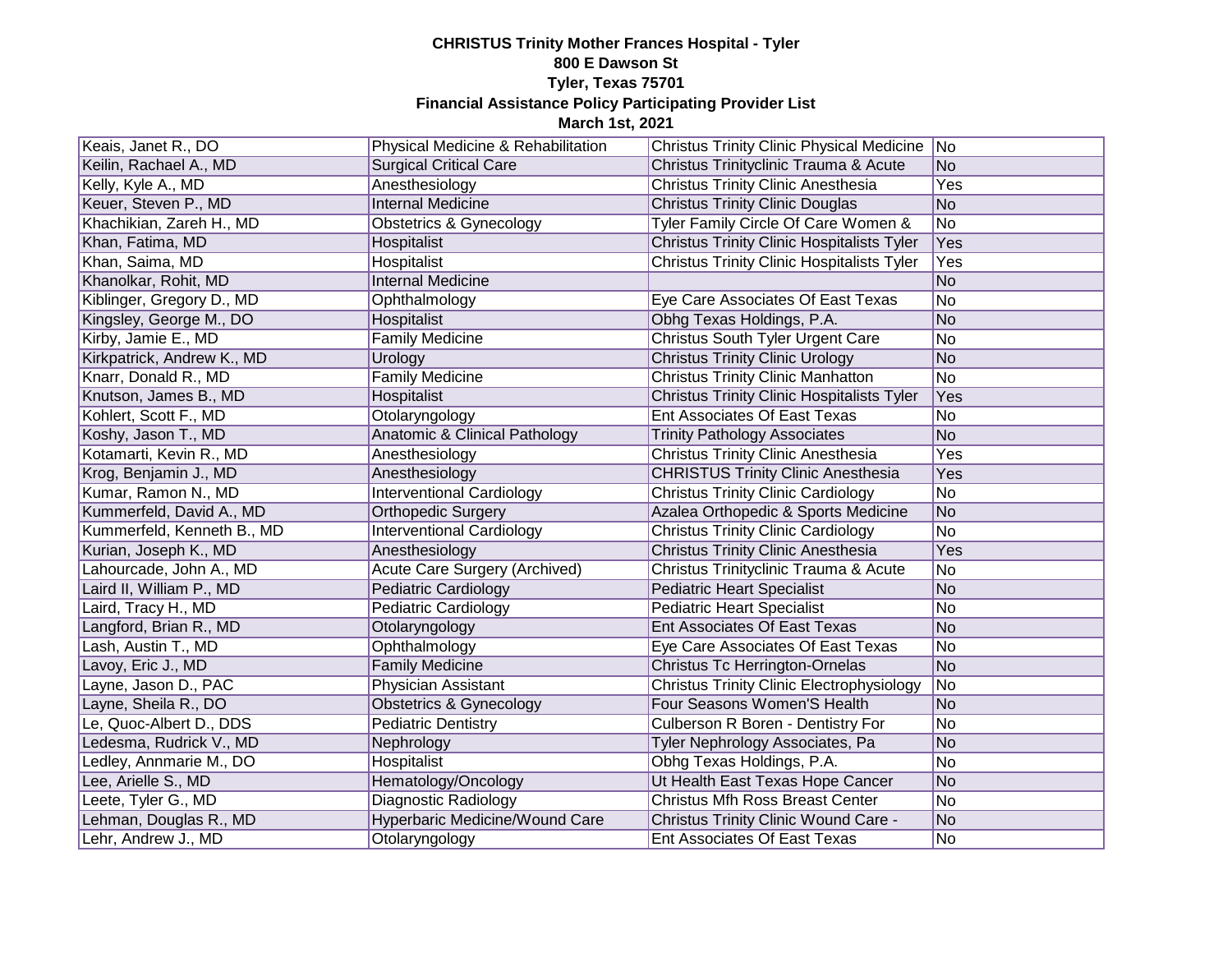| Leihgeber, Timothy J., MD   | Diagnostic Radiology               | Tyler Radiology Associates, P.A.                  | Yes       |
|-----------------------------|------------------------------------|---------------------------------------------------|-----------|
| Leon, Rachel L., MD         | Teleneonatology (Archived)         | University Of Texas Southwestern                  | No        |
| Levingston, Yvette S., FNPC | <b>Family Nurse Practitioner</b>   | <b>Christus South Tyler Urgent Care</b>           | No        |
| Lewis Jr., Michael R., MD   | Otolaryngology                     | Ent Associates Of East Texas                      | No        |
| Li, Feng N., MD             | Gastroenterology                   | <b>Christus Trinity Clinic Gastroenterology</b>   | No        |
| Li, Renjie M., MD           | <b>Emergency Medicine</b>          | Christus Mfh Er Physicians Canton                 | Yes       |
| Lieb, Nancy S., MD          | <b>Obstetrics &amp; Gynecology</b> | Tyler Obstetrics & Gynecology, L.L.P.             | No        |
| Lieberman, Scott M., MD     | Cardiovascular Disease             | Cardiology Services Of East Texas                 | No        |
| Lien, Ellisiv, MD           | Physical Medicine & Rehabilitation | Charles R.Gordon, Md, Pa Dba: Precision No        |           |
| Lin, Tsauyu, MD             | Gastroenterology                   | <b>Christus Trinity Clinic Gastroenterology</b>   | No        |
| Lively, James A., MD        | <b>Family Medicine</b>             | <b>Christus Trinity Clinic Manhatton</b>          | No        |
| Llave, Alfred D., MD        | Diagnostic Radiology               | Tyler Radiology Associates, P.A.                  | Yes       |
| Lobaugh, Mark L., MD        | Hospitalist                        |                                                   | No        |
|                             | Endocrinology, Diabetes and        |                                                   |           |
| Long, Amanda N., DO         | Metabolism                         | <b>Christus Trinity Clinic Endocrinology</b>      | No        |
| Lowe, Christopher H., MD    | Anesthesiology                     | <b>Christus Trinity Clinic Anesthesia</b>         | Yes       |
| Lowry, Lisa R., MD          | Dermatology                        | Dermatology Of East Texas, P.A.                   | No        |
| Lowry, Richard W., MD       | <b>Interventional Cardiology</b>   | Cardiovascular Associates Of East                 | No        |
| Lu, Ming, MDPHD             | Ophthalmology                      | <b>Christus Trinity Eye Center</b>                | No        |
| Luhm, Michele A., MD        | <b>Emergency Medicine</b>          | Christus Mfh Er Physicians Sulphur                | Yes       |
| Luttrell, Kevin, MD         | <b>Trauma Surgery</b>              | Azalea Orthopedic & Sports Medicine               | No        |
| Luzietti, Nicholas P., MD   | <b>Obstetrics &amp; Gynecology</b> | Tyler Family Circle Of Care Women &               | No        |
| Macha, Douglas B., MD       | <b>Diagnostic Radiology</b>        | Tyler Radiology Associates, P.A.                  | Yes       |
| Mack, Leo W., MD            | Ophthalmology                      | Leo W. Mack Jr, Md, Pa                            | No        |
| Makinde, Edileola T., MD    | Obstetrics & Gynecology            | Tyler Family Circle Of Care Women &               | No        |
| Malik, Ahmar, MD            | <b>Critical Care Medicine</b>      | <b>Christus Trinity Clinic Critical Care</b>      | <b>No</b> |
| Malik, Sadia, MD            | <b>Pediatric Cardiology</b>        | <b>Utswmc-Dept Of Pediatrics</b>                  | No        |
| Mandadi, Siva K., MD        | Hospitalist                        | <b>Christus Trinity Clinic Hospitalists Tyler</b> | Yes       |
| Mandell, H L., MD           | Hematology                         | The University Of Texas Health Center             | No        |
| Mansouri, Bobbak, MD        | Dermatology                        |                                                   | <b>No</b> |
| Markle, Leslie K., MD       | Dermatology                        | <b>U.S. Dermatology Partners</b>                  | No        |
| Martellotto, Joseph M., DO  | Pain Medicine                      | Christus Trinity Clinic Pain Management No        |           |
| Martin, David C., MD        | <b>Family Medicine</b>             | <b>Christus Tc Pre-Admission Surgery</b>          | No        |
| Martins, Joseph T., MD      | Hematology/Oncology                | Ut Health East Texas Hope Cancer                  | No        |
| Matthews, Samuel S., MD     | <b>Emergency Medicine</b>          | Christus Mfh Er Physicians Canton                 | Yes       |
| Mcandrew, James D., MD      | Urology                            |                                                   | No        |
| McCaslin, Justin M., MD     | Diagnostic Radiology               | Tyler Radiology Associates, P.A.                  | Yes       |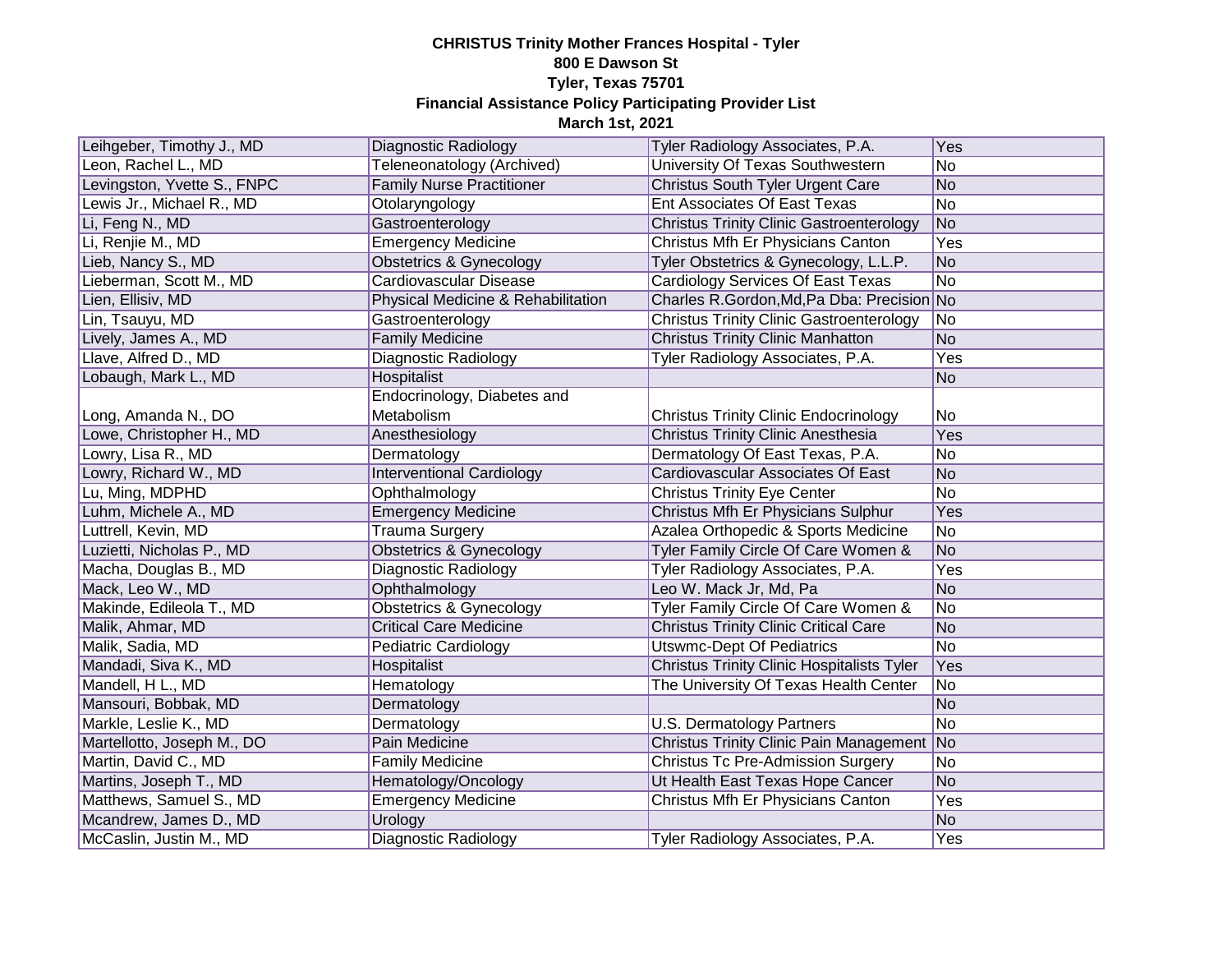| Mcclintic, Michelle M., MD | <b>Emergency Medicine</b>                     | Christus Mfh Er Physicians Tyler                  | Yes |
|----------------------------|-----------------------------------------------|---------------------------------------------------|-----|
| Mcclintock, Roy A., MD     | <b>Obstetrics &amp; Gynecology</b>            | Mcclintock Obstetrics & Gynecology, Pa            | No  |
| Mccollough, Martha L., MD  | Dermatology                                   | U.S. Dermatology Partners                         | No  |
| Mccown II, Roger L., DO    | <b>Orthopedic Surgery</b>                     | <b>Christus Trinity Clinic Orthopedics</b>        | No  |
| Mccrady, William M., MD    | Hospitalist                                   | <b>Christus Mother Frances Hospital</b>           | Yes |
| Mcgehee, Clinton J., MD    | <b>General Surgery</b>                        | <b>Christus Trinity Clinic Surgery</b>            | No  |
| Mcgovern, Thomas M., MD    | <b>Thoracic Surgery</b>                       | Thomas M. Mcgovern, Md, P.L.L.C.                  | No  |
| Mckinney, Robert A., MD    | <b>General Surgery</b>                        | <b>Christus Trinity Clinic Surgery</b>            | No  |
| McLaughlin, Javine H., MD  | Hospitalist                                   | Obhg Texas Holdings, P.A.                         | No  |
| McNeil, Chad J., MD        | Pain Medicine                                 | Azalea Orthopedic & Sports Medicine               | No  |
| Mcstravick, Molly K., MD   | Hospitalist                                   | Obhg Texas Holdings, P.A.                         | No  |
| Meadows, Adelina G., MD    | Pediatric Endocrinology                       | <b>Christus Trinity Clinic Pediatrics</b>         | No  |
| Meads, Shanna B., MD       | Dermatology                                   | <b>U.S. Dermatology Partners</b>                  | No  |
| Medel, Michelle P., MD     | <b>Obstetrics &amp; Gynecology</b>            | Tyler Obstetrics & Gynecology, L.L.P.             | No  |
| Mekala, Karthik D., MD     | <b>Interventional Cardiology</b>              | <b>Christus Trinity Clinic Longview</b>           | No  |
| Melvin, Lissa M., MD       | <b>Maternal-Fetal Medicine</b>                | Christus Trinity Clinic Maternal & Fetal          | No  |
| Merrick, Michael T., MD    | <b>Orthopedic Surgery</b>                     | Azalea Orthopedic & Sports Medicine               | No  |
| Merritt, Bradley S., MD    | Physical Medicine & Rehabilitation            | <b>Christus Trinity Clinic Healthsouth</b>        | No  |
| Michaels, James P., MD     | Pain Medicine                                 | Azalea Orthopedic & Sports Medicine               | No  |
| Milad, Mena, MD            | Gastroenterology                              | <b>Christus Trinity Clinic Specialists</b>        | No  |
| Miller, Mark D., MD        | <b>Family Medicine</b>                        | <b>Christus Trinity Clinic Kilgore</b>            | No  |
| Miller, Spencer O., MD     | Neurology                                     | <b>Christus Trinity Clinic Neurology</b>          | No  |
| Miller, William W., MD     | Gynecology                                    | <b>Christus Trinity Clinic Obgyn</b>              | No  |
| Mills, Sarah E., FNP-C     | <b>Family Nurse Practitioner</b>              | <b>Christus Trinity Clinic Urology</b>            | No  |
| Mohmand, Hashim K., MD     | Hospitalist                                   | <b>Christus Trinity Clinic Hospitalists Tyler</b> | Yes |
| Montana III, Robert C., MD | <b>Emergency Medicine</b>                     | Christus Mfh Er Physicians Canton                 | Yes |
| More, Snehal R., MD        | <b>Teleradiology (Archived)</b>               | Virtual Radiologic Professionals, Llc             | No  |
| Morgan, Chad W., CRNA      | <b>Certified Registered Nurse Anesthetist</b> | Christus Mother Frances Hospital Crna             | Yes |
| Morgan, Josslyn, ACNP      |                                               |                                                   | No  |
| Morris, Brenda H., MD      | Neonatal-Perinatal Medicine                   | <b>Christus Trinity Clinic Neonatology</b>        | No  |
| Morrison, Roy W., DO       | <b>Emergency Medicine</b>                     | Christus Mfh Er Physicians Tyler                  | Yes |
| Morse, Jack A., MD         | <b>Emergency Medicine</b>                     | Christus Mfh Er Physicians Canton                 | Yes |
| Moser, Doreen A., DO       | Hospitalist                                   | Obhg Texas Holdings, P.A.                         | No  |
| Mubarak, Abdullah, MD      | Hepatology                                    | <b>Christus Trinity Clinic Hepatology-Tyler</b>   | No. |
| Muns, James A., MD         | Neurological Surgery                          | Charles R.Gordon, Md, Pa Dba: Precision No        |     |
| Murff, Randall T., DPM     | Podiatry                                      | <b>Christus Trinity Clinic Podiatry</b>           | No  |
| Murphy, Simon W., MD       | Anesthesiology                                | Christus Trinity Clinic Anesthesia                | Yes |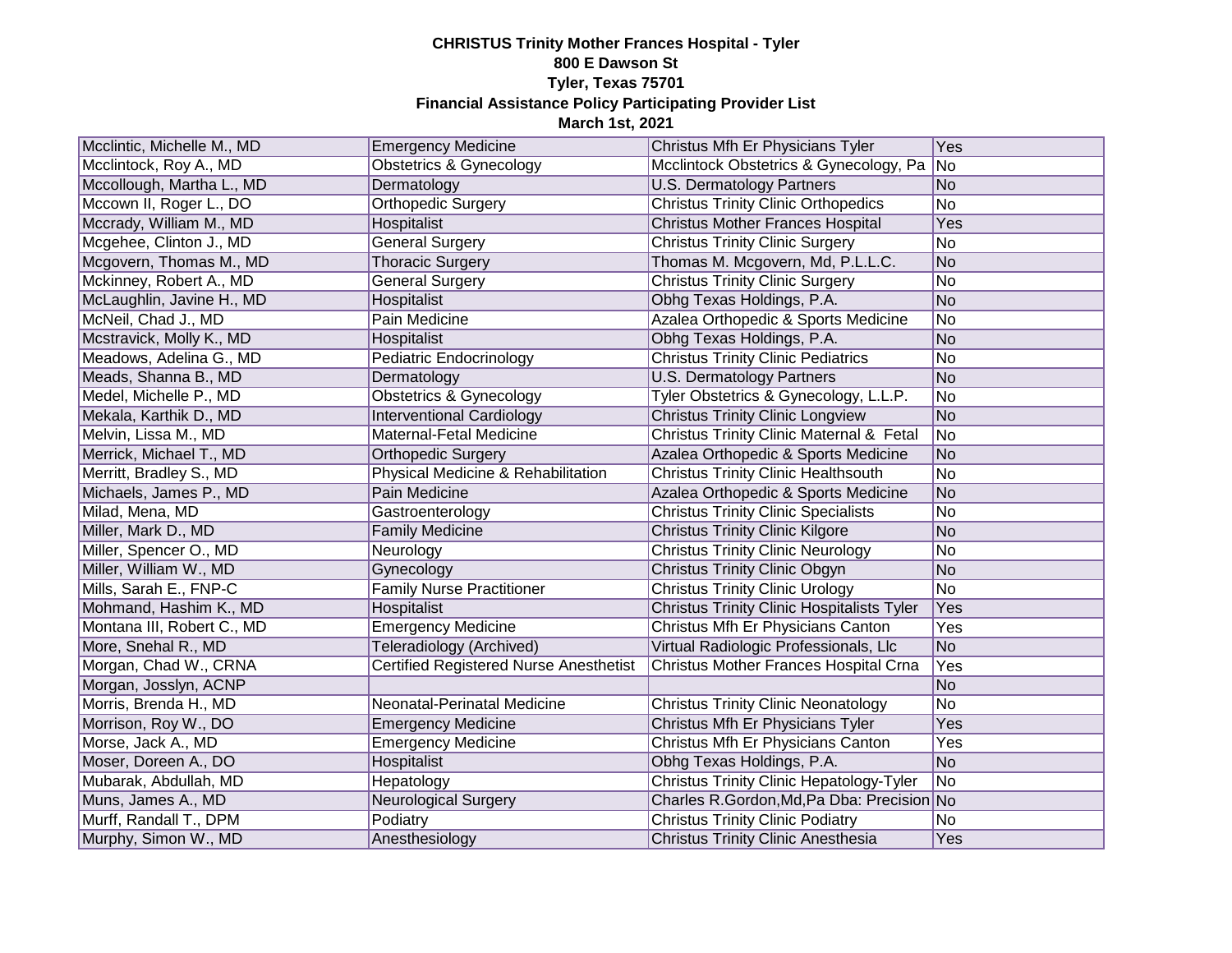| Mwamba, Khotwanaeya, MD    | Pediatrics                       | Tyler Family Circle Of Care                       | No         |
|----------------------------|----------------------------------|---------------------------------------------------|------------|
| Nannaka, Varalaxmi B., MD  | <b>Pulmonary Disease</b>         | Pulmonary Specialists Of Tyler, Pa                | No         |
| Nasrallah, Fadi V., MD     | Anesthesiology                   | <b>Christus Trinity Clinic Anesthesia</b>         | <b>Yes</b> |
| Navetta, Andrew F., MD     | Urology                          | Ut Health East Texas Physicians                   | No         |
| Navuluri, Chandra S., MD   | <b>Hospitalist</b>               | <b>Christus Trinity Clinic Hospitalists Tyler</b> | Yes        |
| Neff, Eileen M., MD        | Pediatrics                       | <b>Christus Trinity Clinic Pediatrics</b>         | No         |
| Nessen, Shawn C., DO       | <b>Critical Care Medicine</b>    |                                                   | No         |
| Newton, Jennifer D., MD    | Obstetrics & Gynecology          | Four Seasons Women'S Health                       | No         |
| Nguyen, Christopher V., MD | Anatomic & Clinical Pathology    | <b>Trinity Pathology Associates</b>               | No         |
| Ngwa, Ambesi M., DO        | Hospitalist                      | <b>Christus Trinity Clinic Hospitalists Tyler</b> | Yes        |
| Nickel, Todd M., DO        | Ophthalmology                    | <b>Heaton Eye Associates</b>                      | No         |
| Nielsen, Peter E., MD      | Maternal-Fetal Medicine          | Christus Trinity Clinic Maternal & Fetal          | No         |
| Norton, Michael J., MD     | <b>General Surgery</b>           | <b>Christus Trinity Clinic Surgery</b>            | No         |
| Obesso, Peter D., DO       | Sleep Medicine                   | <b>Christus Trinity Clinic Sleep Medicine</b>     | <b>No</b>  |
| Obi, Chizoba C., MD        | <b>Internal Medicine</b>         |                                                   | Yes        |
| Obita-Ounda, Agnes, MD     | Nephrology                       | Tyler Nephrology Associates, Pa                   | No         |
| Ogletree, Stephen R., MD   | Hospitalist                      | <b>Christus Trinity Clinic Hospitalists Tyler</b> | Yes        |
| O'Halloran, Laura E., MD   | <b>Plastic Surgery</b>           | <b>Christus Trinity Clinic Ctr Cosmetic</b>       | No         |
| O'Kelley, Andrew P., DO    | <b>Family Medicine</b>           | <b>Christus Trinity Clinic Broadway</b>           | No         |
| Olsen, Lloyd M., MD        | <b>Internal Medicine</b>         | <b>Christus Trinity Clinic Douglas</b>            | No         |
| Onime, Aideloje A., MD     | Nephrology                       | Tyler Nephrology Associates, Pa                   | No         |
| Orji, Charles O., MD       | Nephrology                       | Tyler Nephrology Associates, Pa                   | No         |
| Osteen, David C., MD       | Pediatrics                       | <b>Christus Trinity Clinic Pediatrics</b>         | No         |
| Oti, Ifeatu U., MD         | Nephrology                       | Tyler Nephrology Associates, Pa                   | No         |
| Overbeek, Troy D., DPM     | Podiatry                         | <b>Christus Trinity Clinic Podiatry</b>           | No         |
| Owens, Jordan M., MD       | <b>Family Medicine</b>           | <b>Christus Trinity Clinic Broadway</b>           | No         |
| Oziri, Uloma I., MD        | Anesthesiology                   | <b>Christus Trinity Clinic Anesthesia</b>         | Yes        |
| Page, John J., DO          | <b>Family Medicine</b>           | <b>Christus Trinity Clinic Broadway</b>           | No         |
| Page, Kimberly N., MD      | <b>Family Medicine</b>           | <b>Christus Trinity Clinic Kilgore</b>            | No         |
| Pakzad, Nima, MD           | <b>Emergency Medicine</b>        | Christus Mfh Er Physicians Tyler                  | Yes        |
| Pamatmat, Stephen D., MD   | Nephrology                       | Tyler Nephrology Associates, Pa                   | No         |
| Paniagua, Oscar A., MD     | <b>Interventional Cardiology</b> | <b>Christus Trinity Clinic Cardiology</b>         | No         |
| Parish, David S., MD       | Diagnostic Radiology             |                                                   | No         |
| Parker, Josh D., NP        | <b>Family Nurse Practitioner</b> | Christus Mfh Er Physicians Canton                 | Yes        |
| Parker, Michelle B., MD    | <b>Family Medicine</b>           | Christus Mfh Er Physicians Tyler                  | Yes        |
| Parks, Willie J., DDSMD    | Oral and Maxillofacial Surgery   | Will J Parks, Dds Pa                              | No         |
| Patel, Amar, MD            |                                  |                                                   | No         |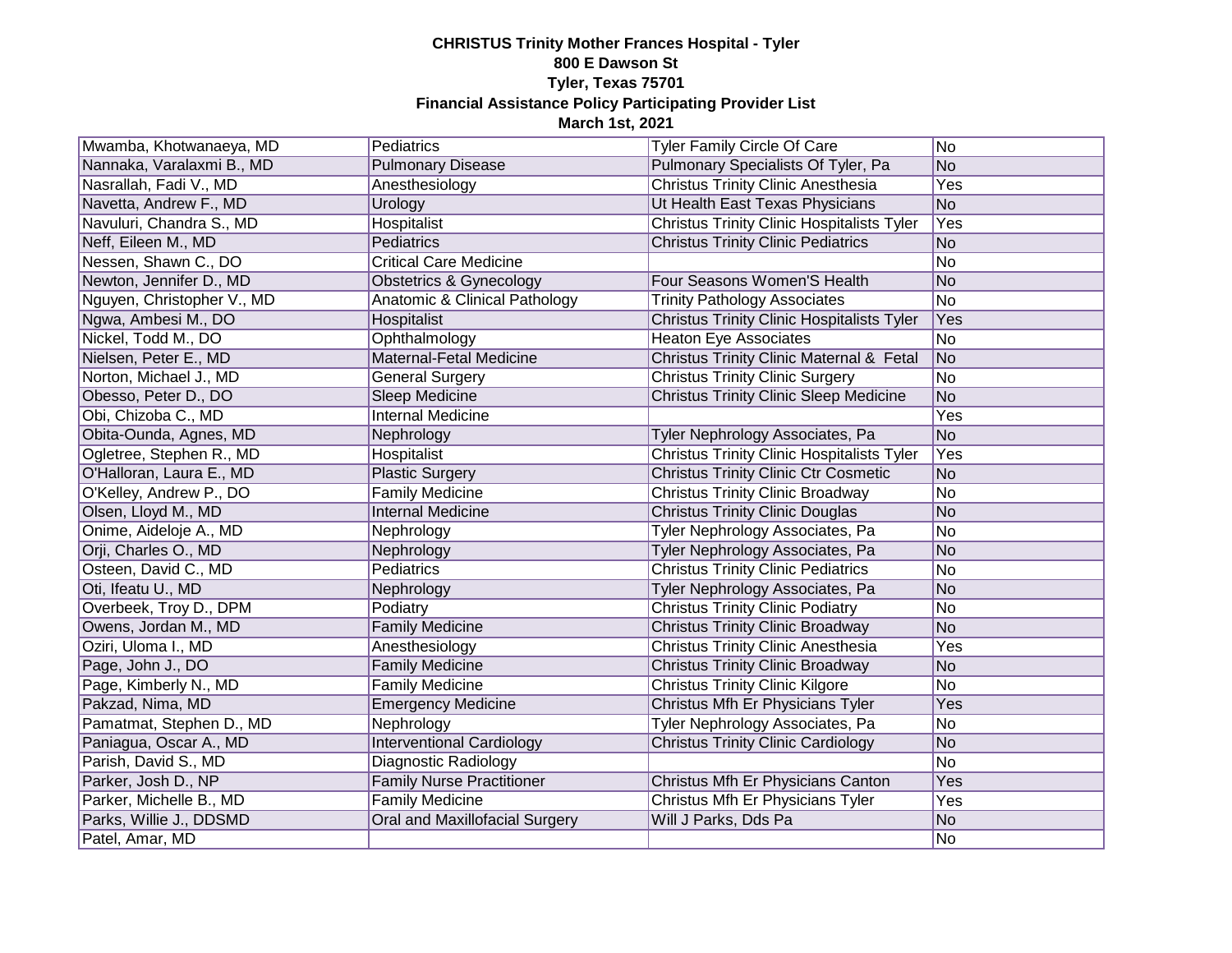| Patel, Jayesh Kishore, MD   | <b>Orthopedic Surgery</b>          | <b>Christus Trinity Clinic Orthopedics</b>        | No         |
|-----------------------------|------------------------------------|---------------------------------------------------|------------|
| Patel, Ketan, MD            | <b>Pulmonary Disease</b>           | Pulmonary Specialists Of Tyler, Pa                | No         |
| Patel, Ruchir P., MD        | Gastroenterology                   | <b>Christus Trinity Clinic Gastroenterology</b>   | No         |
|                             | Endocrinology, Diabetes and        |                                                   |            |
| Patel, Shreya V., MD        | Metabolism                         | <b>Christus Trinity Clinic Endocrinology</b>      | No         |
| Patel, Vivek, MD            | <b>Thoracic Surgery</b>            | Ut Health East Texas Physicians                   | No         |
| Patrick, Dylan M., DDS      | <b>Pediatric Dentistry</b>         | Dylan Patrick Dds, Pllc Dba Storybook             | No         |
| Patrick, Todd A., MDPHD     | <b>Neurological Surgery</b>        | <b>Christus Trinity Clinic Neurosurgery</b>       | No         |
| Patterson, Ryan W., M.D.    | <b>Orthopedic Surgery</b>          | Azalea Orthopedic & Sports Medicine               | No         |
| Paul, Kevin R., MD          | Physical Medicine & Rehabilitation | <b>Christus Trinity Clinic Healthsouth</b>        | No         |
| Pawlowicz, Ivan N., MD      | Psychiatry                         | <b>Christus Trinity Clinic Longview</b>           | Yes        |
| Pearce, Megan E., MD        | <b>Emergency Medicine</b>          | Christus Mfh Er Physicians Canton                 | Yes        |
| Pennell, Curtis J., MD      | Ophthalmology                      | Eye Care Associates Of East Texas                 | No         |
| Peram, Indeevar, MD         | Hospitalist                        | <b>Christus Trinity Clinic Longview</b>           | Yes        |
| Peters, Craig A., MD        | Pediatric Urology                  | <b>Utswmc-Dept Of Pediatrics</b>                  | No         |
| Petrakian, Alexandre A., MD | Clinical Cardiac Electrophysiology | Cardiovascular Associates Of East                 | No         |
| Petty, Jared B., DO         | <b>Internal Medicine</b>           | Winnsboro Internal Medicine                       | Yes        |
| Pfeiffer, Brian D., MD, PHD | Hospitalist                        | Brian Pfeiffer, Md, Pa                            | No         |
| Phan, Alexandria T., MD     | <b>Medical Oncology</b>            | The University Of Texas Health Center             | No         |
| Philley, Julie V., MD       | <b>Pulmonary Disease</b>           | The University Of Texas Health Science No         |            |
| Phillips, David J., MD      | <b>Obstetrics &amp; Gynecology</b> | Tyler Obstetrics & Gynecology, L.L.P.             | No         |
| Phillips, Erin L., MD       | Neurology                          | <b>Christus Trinity Clinic Neurology</b>          | No         |
| Phillips, W. S., MD         | <b>Thoracic Surgery</b>            | Ut Health East Texas Physicians Group             | No         |
| Phillips, William F., MD    | <b>Orthopedic Surgery</b>          | <b>Christus Trinity Clinic Orthopedics</b>        | No         |
| Pierce, Aaron, MD           | Sleep Medicine                     | <b>Christus Trinity Clinic Sleep Medicine</b>     | No         |
| Pious, Divya B., MD         | Hospitalist                        | <b>Christus Trinity Clinic Hospitalists Tyler</b> | Yes        |
| Pitonak, Peter, MD          | <b>Cardiovascular Disease</b>      | <b>Christus Trinity Clinic Cardiology</b>         | No         |
| Pitts, Paul W., MD          | Hospitalist                        | <b>Christus Trinity Clinic Pediatric</b>          | Yes        |
| Plotkin, George M., MD      | Neurology                          | Ut Health East Texas Physicians                   | No         |
| Porter, Josephine K., MD    | Obstetrics & Gynecology            | Tyler Family Circle Of Care Women &               | No         |
| Prados, Wilfred O., MD      | Anesthesiology                     | <b>Christus Trinity Clinic Anesthesia</b>         | Yes        |
| Price, Danny L., MD         | Pediatrics                         | <b>St Paul Children'S Clinic</b>                  | No         |
| Price, Mary B., MD          | <b>Emergency Medicine</b>          | Christus Mfh Er Physicians Tyler                  | Yes        |
| Priddy, John F., MD         | <b>Orthopedic Surgery</b>          | Azalea Orthopedic & Sports Medicine               | No         |
| Priebe, Anna M., MD         | <b>Gynecologic Oncology</b>        | <b>Tyler Cancer Center</b>                        | No         |
| Prince, Mark D., MD         | Gastroenterology                   | <b>Christus Trinity Clinic Gastroenterology</b>   | No         |
| Proctor, Matthew T., MD     | <b>Family Medicine</b>             | Christus Mfh Jacksonville Clinic                  | <b>Yes</b> |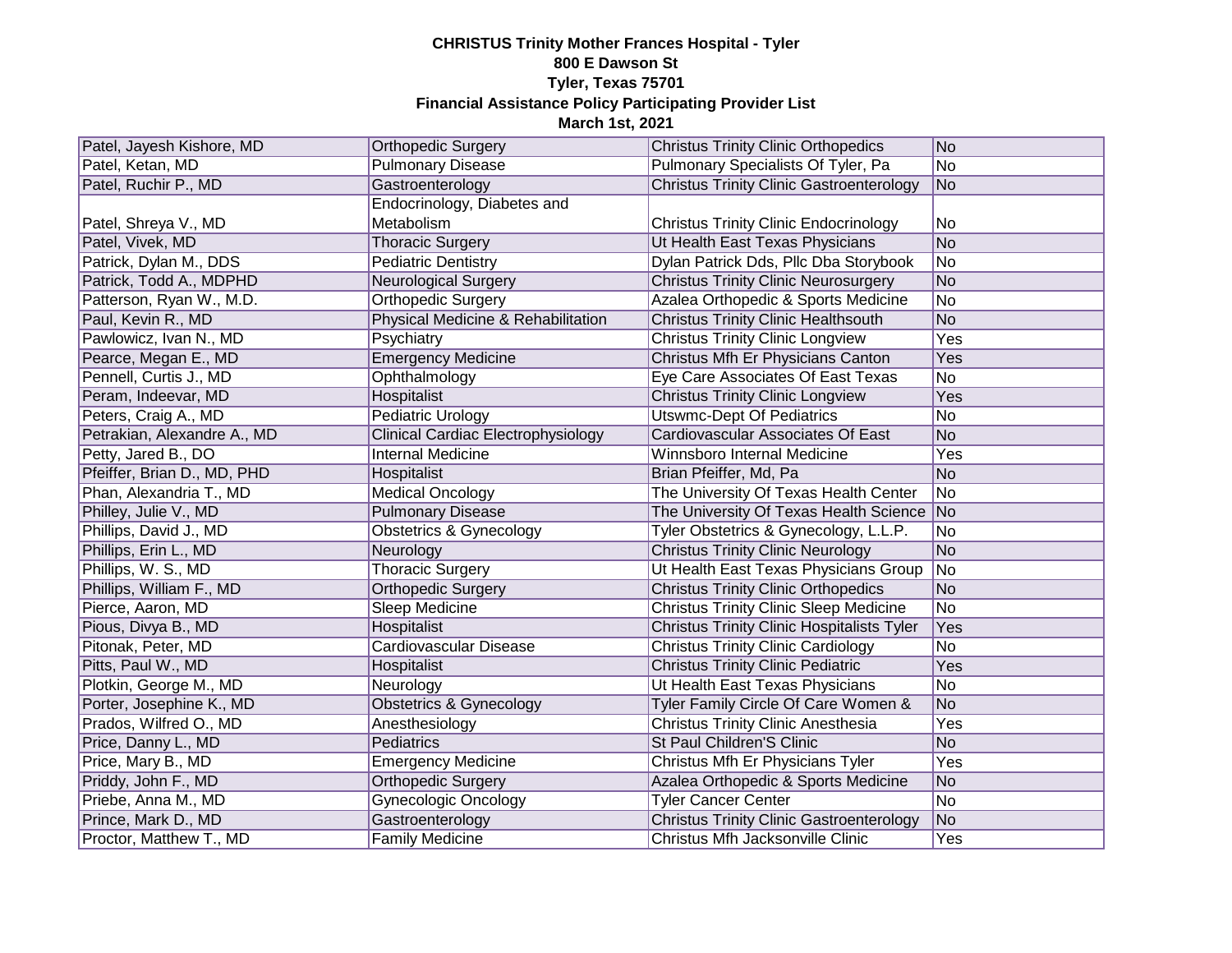| Prud'Homme SR, Joseph L., MD      | <b>General Surgery</b>                    | Solo                                              | No        |
|-----------------------------------|-------------------------------------------|---------------------------------------------------|-----------|
| Puri, Muhammad Rehan A., MD       | Telepsychiatry (Archived)                 | <b>Health Link Now</b>                            | No        |
| Pusser, Nancy L., MD              | Neonatal-Perinatal Medicine               | <b>Christus Trinity Clinic Neonatology</b>        | No        |
| Quevedo, Enrique M., MD           | Anesthesiology                            | <b>Christus Trinity Clinic Anesthesia</b>         | Yes       |
| Raabe, Todd M., MD                | <b>Orthopedic Surgery</b>                 | Azalea Orthopedic & Sports Medicine               | No        |
| Radford, Craig M., MD             | Gastroenterology                          | <b>Christus Trinity Clinic Gastroenterology</b>   | <b>No</b> |
| Rai, Sweety V., MD                | <b>Internal Medicine</b>                  |                                                   | Yes       |
| Ramirez, Rigoberto, MD            | Anesthesiology                            | Christus Trinity Clinic Anesthesia                | <b>No</b> |
| Rashid, Saifur, MD                | Hospitalist                               | <b>Christus Trinity Clinic Hospitalists Tyler</b> | Yes       |
| Rath, Paul A., MD                 | Foot & Ankle Surgery                      | <b>Christus Trinity Clinic Orthopedics</b>        | No        |
| Rauf, Shariq J., MD               | <b>Infectious Disease</b>                 | Christus Trinity Clinic Infectious Disease No     |           |
| Redels, Sidney L., DO             | <b>Family Medicine</b>                    | <b>Christus Trinity Clinic Kilgore</b>            | <b>No</b> |
| Redmond, Andy J., MD              | <b>Neurological Surgery</b>               | Charles R.Gordon, Md, Pa Dba: Precision No        |           |
| Reimer, Mark B., MD               | Hospitalist                               | Obhg Texas Holdings, P.A.                         | No        |
| Reimers, Marc, FNP                |                                           |                                                   | <b>No</b> |
| Retz, Jacy L., MD                 | <b>Critical Care Medicine</b>             |                                                   | <b>No</b> |
| Reuland, Kurt S., MD              | Neuroradiology                            | Neuro Ir Of East Texas                            | Yes       |
| Reuter, Robert H., MD             | Neuroradiology                            | Tyler Radiology Associates, P.A.                  | Yes       |
| Richards, Donald A., MD           | <b>Medical Oncology</b>                   | <b>Tyler Cancer Center</b>                        | <b>No</b> |
| Ridenour, Lee H., MD              | <b>Internal Medicine</b>                  | <b>Christus Trinity Clinic Douglas</b>            | Yes       |
| Riepe, David B., MD               | Diagnostic Radiology                      | Tyler Radiology Associates, P.A.                  | Yes       |
| Rivera, Regina P., MD             | <b>Emergency Medicine</b>                 | Christus Mfh Er Physicians Sulphur                | Yes       |
| Rizvi, Ghousia, MD                | <b>Anatomic &amp; Clinical Pathology</b>  | <b>Trinity Pathology Associates</b>               | <b>No</b> |
| Rogers, James (Rick) R., MD       | Pediatrics                                | <b>Christus Trinity Clinic Pediatrics</b>         | No        |
| Russell, Michael, MD              | Orthopedic Surgery                        | Azalea Orthopedic & Sports Medicine               | No        |
| Ryder, James F., MD               | <b>Emergency Medicine</b>                 | Christus Mfh Er Physicians Tyler                  | Yes       |
| Rydzak, Stephen P., MD            | <b>Internal Medicine</b>                  | Ut Health East Texas Physicians                   | No        |
| Saar, James D., MD                | <b>Plastic Surgery</b>                    | <b>Christus Trinity Clinic Ctr Cosmetic</b>       | No        |
| Sabayon, Muhie Dean, MD           | <b>Clinical Cardiac Electrophysiology</b> | <b>Christus Trinity Clinic Longview</b>           | <b>No</b> |
| Sacks, Justin D., MD              | Diagnostic Radiology                      | Tyler Radiology Associates, P.A.                  | Yes       |
| Saigusa, Makoto, MD               | Oral and Maxillofacial Surgery            | <b>Tyler Oral And Facial Surgery</b>              | <b>No</b> |
| Sajjan, Rajendra N., MD           | Hospitalist                               | Sajjan And Associates, Pllc                       | <b>No</b> |
| Sakam, Sailaja, MD                | Hospitalist                               | <b>Christus Trinity Clinic Hospitalists Tyler</b> | Yes       |
| Sanchez, Robert B., MD            | Diagnostic Radiology                      | Tyler Radiology Associates, P.A.                  | Yes       |
| Sanford, Clyde F., MD             | <b>Interventional Cardiology</b>          | <b>Christus Trinity Clinic Cardiology</b>         | <b>No</b> |
| Sapon-Amoah, Margaretta, MS, CNP, |                                           |                                                   | Yes       |
| Sarumi, Mojirayo A., DO           | Maternal-Fetal Medicine                   | Christus Trinity Clinic Maternal & Fetal          | No        |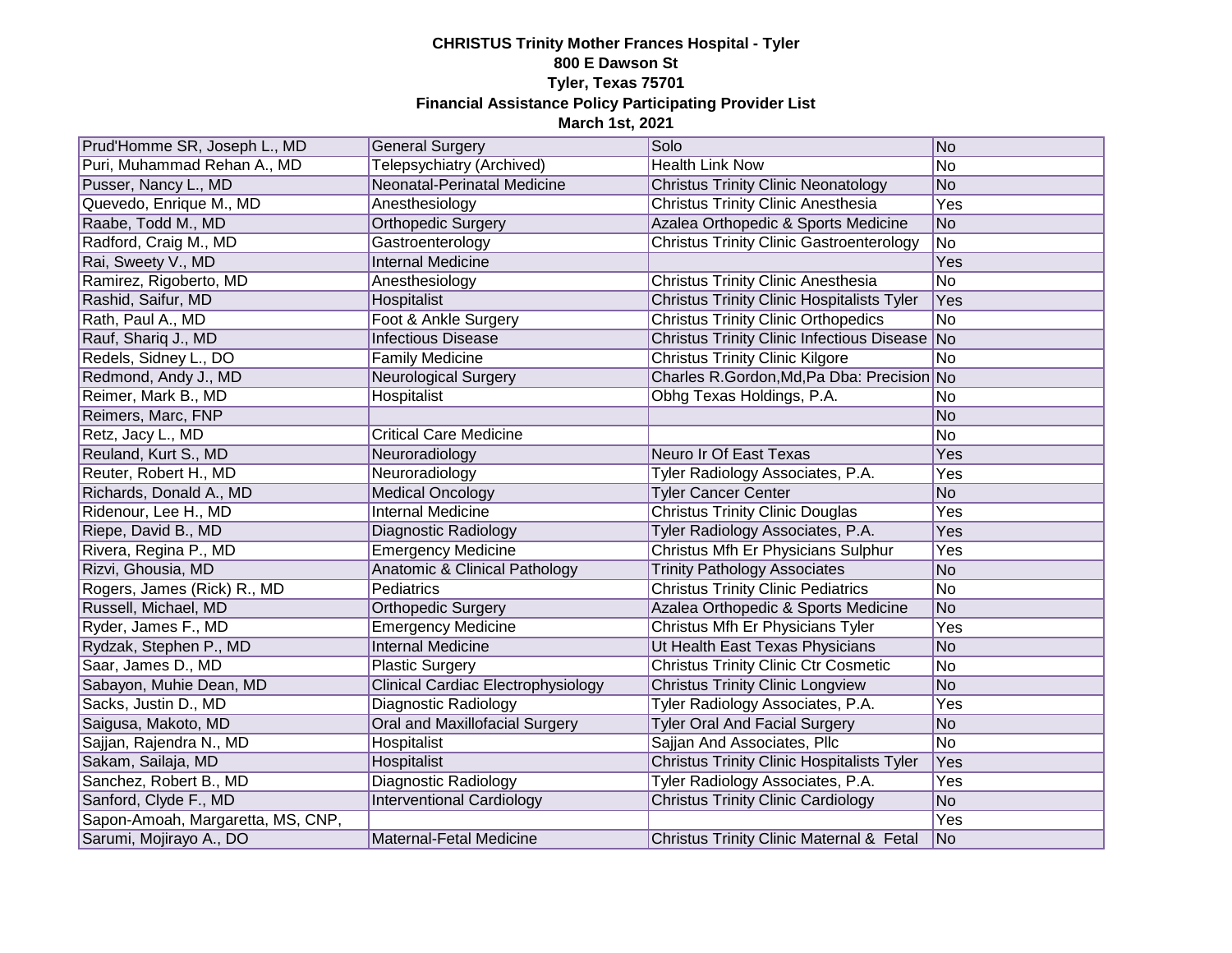| Satterfield, Scott T., MD    | Gastroenterology                          | <b>Christus Trinity Clinic Specialists</b>        | No        |
|------------------------------|-------------------------------------------|---------------------------------------------------|-----------|
| Saunders, Mark W., MD        | <b>Radiation Oncology</b>                 | <b>Tyler Cancer Center</b>                        | No        |
| Schneider, Heidi E., MD      | Rheumatology                              | <b>Christus Trinity Arthritis And</b>             | No        |
| Schroeder, James G., MD      | Neuroradiology                            | Neuro Ir Of East Texas                            | No        |
| Schultz, Gregory A., MD      | Diagnostic Radiology                      | Tyler Radiology Associates, P.A.                  | Yes       |
| Schuricht, Hans D., MD       | Ophthalmology                             | <b>Christus Trinity Eye Center</b>                | No        |
| Schwarzbach, Jerry W., M.D.  | Pain Medicine                             | Azalea Orthopedic & Sports Medicine               | No        |
| Scott, William A., MD        | Pediatric Cardiology                      | <b>Utswmc-Dept Of Pediatrics</b>                  | No        |
| Scroggins, John W., MD       | Hospitalist                               | <b>Christus Trinity Clinic Healthsouth</b>        | Yes       |
| Secola, Sharon A., MD        | Anatomic & Clinical Pathology             | <b>Trinity Pathology Associates</b>               | <b>No</b> |
| Seidel, Richard H., MD       | Gastroenterology                          | <b>Christus Trinity Clinic Gastroenterology</b>   | No        |
| Shaik, Imam H., MD           | Hospitalist                               | Christus Trinity Clinic Hospitalists Tyler        | Yes       |
| Sharma, Kavita, MD           | Pediatric Cardiology                      | <b>Utswmc-Dept Of Pediatrics</b>                  | No        |
| Sheikh, Shazia S., MD        | <b>Internal Medicine</b>                  |                                                   | Yes       |
| Shum, John H., MD            | Hospitalist                               | Obhg Texas Holdings, P.A.                         | No        |
| Shumway, Preston W., DO      | <b>Emergency Medicine</b>                 | Christus Mfh Er Physicians Tyler                  | Yes       |
| Shupe, Jennifer M., MD       | Neurology                                 | <b>Christus Trinity Clinic Neurology</b>          | No        |
| Sigal, Stephen L., MD        | Cardiovascular Disease                    | Cardiology Consultants Of East Texas              | No        |
| Sims, John B., MD            | <b>Clinical Cardiac Electrophysiology</b> | Christus Trinity Clinic Electrophysiology         | No        |
| Sing, Alan C., MD            | Pediatric Cardiology                      | <b>Pediatric Heart Specialist</b>                 | No        |
| Singh, Dilpreet, MD          | <b>Critical Care Medicine</b>             | <b>Christus Trinity Clinic Pulmonary</b>          | No        |
| Singh, Shantnu, MD           | Hospitalist                               | <b>Christus Trinity Clinic Hospitalists Tyler</b> | Yes       |
| Sinha, Suman K., MD          | <b>Critical Care Medicine</b>             | <b>Christus Trinity Clinic Pulmonary</b>          | No        |
| Sirianni, Christopher M., MD | Pain Medicine                             | <b>Christus Trinity Clinic Pain Mgmt</b>          | No        |
| Sirianni, Peter A., MD       | Pain Medicine                             | <b>Christus Trinity Clinic Pain Mgmt</b>          | Yes       |
| Skaf, Rana A., MD            | Hospitalist                               | Obhg Texas Holdings, P.A.                         | No        |
| Sloan, David J., MD          | <b>Internal Medicine</b>                  | Ut Health East Texas Physicians                   | No        |
| Smith, Angela N., MD         | <b>Internal Medicine</b>                  | Willow Wellness Center, Pa                        | No        |
| Smith, David E., MD          | Anesthesiology                            | Christus Trinity Clinic Anesthesia                | Yes       |
| Smith, David L., M.D.        | <b>Surgical Oncology</b>                  | Christus Trinity Clinic Surgical Oncology-No      |           |
| Smith, Dustin W., DPM        | Podiatry                                  | Foot Clinic Of East Texas P.C.                    | No        |
| Smith, Eric R., MD           | <b>Family Medicine</b>                    | <b>Christus Trinity Clinic Manhatton</b>          | No        |
| Smith, Jeffrey P., MD        | Pediatrics                                | Tyler Office Of Pediatrics, Pa                    | No        |
| Smith, Jordan K., MD         | <b>Emergency Medicine</b>                 | Christus Mfh Er Physicians Tyler                  | Yes       |
| Smith, Kyle J., MD           | <b>Interventional Cardiology</b>          | Cardiology Services Of East Texas                 | No        |
| Smith, Lisa A., DO           | Anatomic & Clinical Pathology             | <b>Trinity Pathology Associates</b>               | No        |
| Smith, Meghan E., MD         | <b>Emergency Medicine</b>                 | Christus Mfh Er Physicians Sulphur                | Yes       |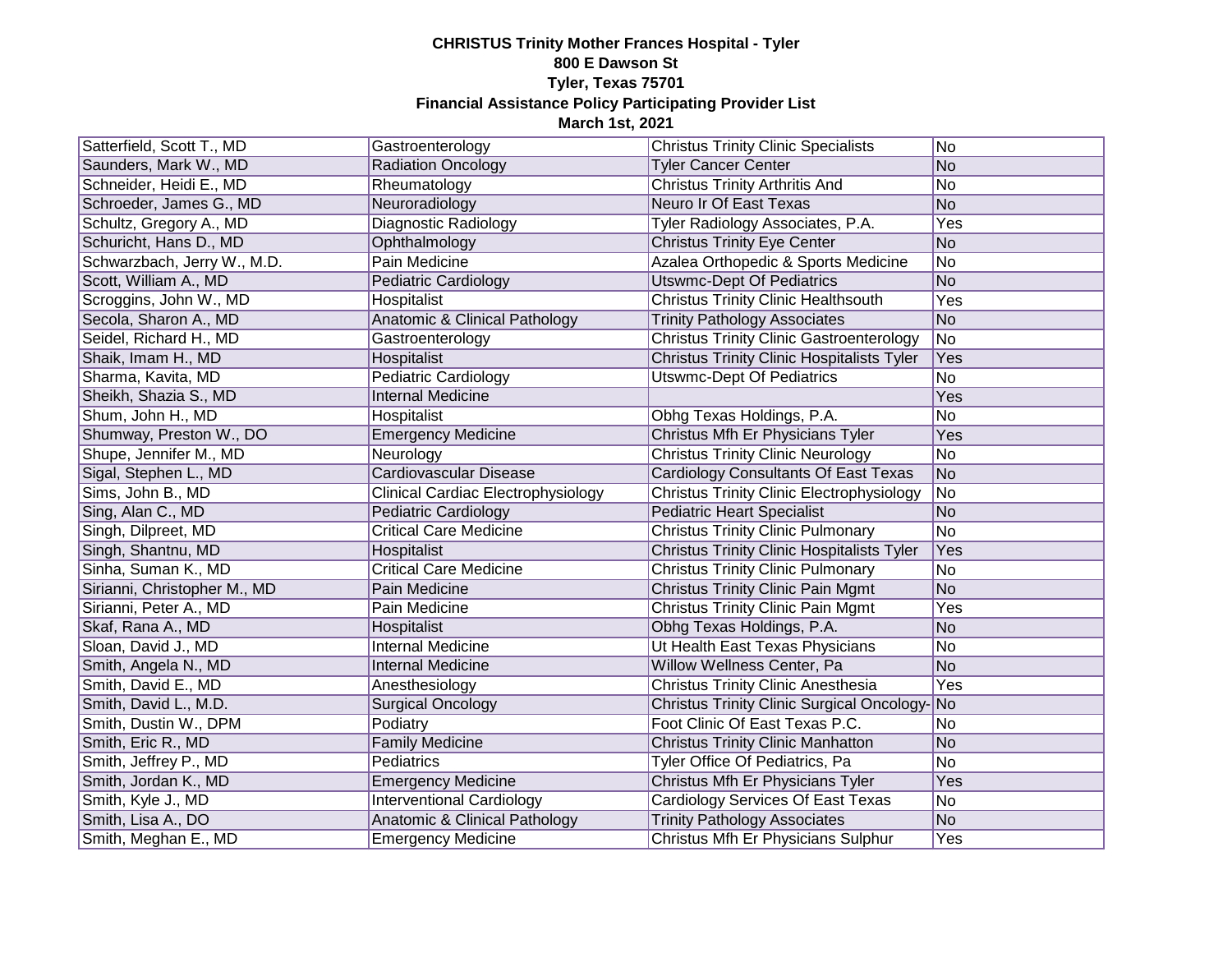| Smith, Sally L., MD             | <b>Family Medicine</b>                    | <b>Christus Trinity Clinic Douglas</b>            | No  |
|---------------------------------|-------------------------------------------|---------------------------------------------------|-----|
| Smith, Steven S., MD            | <b>Internal Medicine</b>                  | <b>Christus Trinity Clinic Douglas</b>            | No  |
| Smith, Todd P., MD              | Vascular Surgery                          | <b>Christus Trinity Clinic Vascular Surgery</b>   | No  |
| Smith, Tyler G., MD             | <b>Emergency Medicine</b>                 | Christus Mfh Er Physicians Sulphur                | Yes |
| Smithson, Clinton C., MD        | <b>Emergency Medicine</b>                 | Christus Mfh Er Physicians Tyler                  | Yes |
| Sorrentino, Glen W., MD         | <b>Internal Medicine</b>                  | <b>Christus Trinity Clinic Douglas</b>            | No  |
| Sorto Velasquez, Michael A., MD | Pediatrics                                | <b>Christus Tc Herrington-Ornelas</b>             | No  |
| Spain, Stephen C., MD           | <b>Family Medicine</b>                    | Stephen C Spain Md                                | No  |
| Spencer, Charla C., MD          | <b>Obstetrics &amp; Gynecology</b>        | <b>Christus Trinity Clinic Obgyn</b>              | No  |
| Spindle, Jordan D., MD          | Ophthalmology                             | <b>Heaton Eye Associates</b>                      | No  |
| Springmeyer, Melissa A., MD     | Hyperbaric Medicine/Wound Care            | Christus Mfh Jacksonville Wound Care              | No  |
| Ssali, Francis, MD              | <b>Infectious Disease</b>                 | Christus Trinity Clinic Infectious Disease No     |     |
| Ssentongo, Henry, MD            | Hospitalist                               | <b>Christus Trinity Clinic Hospitalists Tyler</b> | Yes |
| Stanasel, Irina, MD             | Pediatric Urology                         | <b>Utswmc-Dept Of Pediatrics</b>                  | No  |
| Stanford, James N., MD          | <b>Internal Medicine</b>                  | <b>Christus Trinity Clinic Douglas</b>            | No  |
| Stanley, Russell F., DO         | Hospitalist                               | Obhg Texas Holdings, P.A.                         | No  |
| Starr, Amy M., MD               | Pediatrics                                | <b>Christus Trinity Clinic Pediatrics</b>         | No  |
| Steeger, Jennifer A., MD        | Pediatrics                                | Christus Tc Herrington-Ornelas                    | No  |
| Stein, Joshua D., MD            | <b>Orthopedic Surgery</b>                 | <b>Christus Trinity Clinic Orthopedics</b>        | No  |
| Stephenson IV, Jack B., MD      | Surgery of the Hand                       | <b>Christus Trinity Clinic Orthopedics</b>        | No  |
| Stephenson, Trenton A., DO      | <b>Emergency Medicine</b>                 | Christus Mfh Er Physicians Sulphur                | Yes |
| Stewart, Theresa L., MD         | Maternal-Fetal Medicine                   | Christus Trinity Clinic Maternal & Fetal          | No  |
| Stidger, Dustin A., MD          | Rheumatology                              | <b>Christus Trinity Arthritis And</b>             | No  |
| Stone, Brian H., DDSMD          | Oral and Maxillofacial Surgery            | Southern Surgical Arts                            | No  |
| Stone, Charles G., DDS          | Oral and Maxillofacial Surgery            | Southern Surgical Arts                            | No  |
| Strain, Sasha C., MD            | <b>Medical Oncology</b>                   | <b>Tyler Cancer Center</b>                        | No  |
| Stroupe, Earnest W., MD         | <b>Emergency Medicine</b>                 | Christus Mfh Er Physicians Tyler                  | Yes |
| Sturgeon, Corina C., FNP        |                                           | Christus Mfh Er Physicians Canton                 | Yes |
| Su, Jingdong N., MD             | Hematology/Oncology                       | <b>Tyler Cancer Center</b>                        | No  |
| Sulser, N. Carl, MD             | Anesthesiology                            | <b>Christus Trinity Clinic Anesthesia</b>         | No  |
| Taha, Farook W., DO             | <b>Emergency Medicine</b>                 | Christus Mfh Er Physicians Tyler                  | Yes |
| Tai, Shawn V., MD               | <b>Medical Oncology</b>                   | Ut Health East Texas Hope Cancer                  | No  |
| Takara, James P., MD            | <b>Cardiothoracic Surgery</b>             | <b>Christus Trinity Clinic Cardiothoracic</b>     | No  |
| Tandon, Animesh, MD             | <b>Pediatric Cardiology</b>               | <b>Utswmc-Dept Of Pediatrics</b>                  | No  |
| Taylor, Tiffany A., MD          | Neonatal-Perinatal Medicine               | <b>Christus Trinity Clinic Neonatology</b>        | No  |
| Tekin, Zehra, MD                | Endocrinology, Diabetes and<br>Metabolism |                                                   | No  |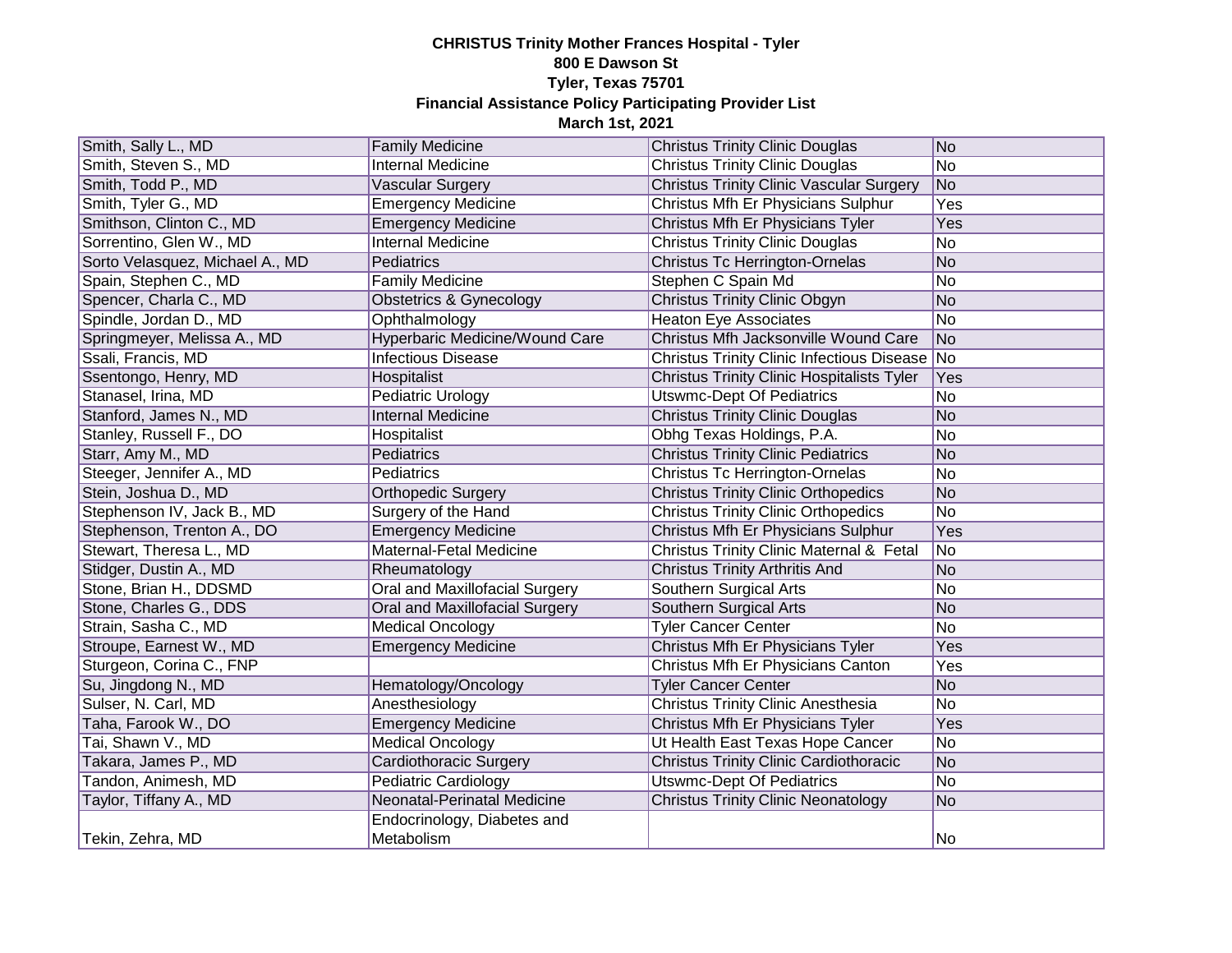| Temple, Kayleigh E., DDS         | Periodontics                       | <b>Tyler Periodontics</b>                           | No             |
|----------------------------------|------------------------------------|-----------------------------------------------------|----------------|
| Ten Pas, Sherri L., DO           | Sleep Medicine                     | <b>Christus Trinity Clinic Sleep Medicine</b>       | No             |
| Terres, Jayson J., MD            | Oral and Maxillofacial Surgery     | <b>Tyler Oral And Facial Surgery</b>                | No             |
| Thomas, Robert B., MD            | Hospitalist                        | Obhg Texas Holdings, P.A.                           | No             |
| Tibiletti, Claire, MD            | Pain Medicine                      | Azalea Orthopedic & Sports Medicine                 | No             |
| Tibiletti, Francis J., MD        | Hospitalist                        | Obhg Texas Holdings, P.A.                           | No             |
| Tinkler, Brandon A., MD          | <b>Trauma Surgery</b>              | <b>Christus Trinity Clinic Orthopedics</b>          | No             |
| Tobes, Michael C., MD            | Cardiovascular Disease             | Cardiology Services Of East Texas -                 | No             |
| Tobin, Hugh E., MD               | Anatomic & Clinical Pathology      | <b>Trinity Pathology Associates</b>                 | No             |
| Tobola, Allison M., MD           | <b>Sports Medicine</b>             | <b>Christus Trinity Clinic Sports Medicine</b>      | No             |
| Toney, James D., MD              | Otolaryngology                     | Christus Trinity Clinic Ear, Nose, &                | No             |
| Troxclair, Sean K., MD           | <b>Critical Care Medicine</b>      | <b>Christus Trinity Clinic Critical Care</b>        | No             |
| Tubre, Ryan W., MD               | Urology                            | <b>Christus Trinity Clinic Urology</b>              | No             |
| Tung, Leon L., MD                | <b>Critical Care Medicine</b>      | <b>Christus Trinity Clinic Pulmonary</b>            | No             |
| Turner, Ralph J., MD             | Obstetrics & Gynecology            | Zeid Womens Health Center, Ltd                      | No             |
| Turner, William F., MD           | <b>Thoracic Surgery</b>            | <b>Christus Trinity Clinic Cardiothoracic</b>       | No             |
| Tutt, Carrie D., MD              | Anesthesiology                     | Christus Trinity Clinic Anesthesia                  | Yes            |
| Tutt, Richard R., MD             | <b>Obstetrics &amp; Gynecology</b> | Solo                                                | No             |
| Tyer, Richard D., MD             | Neurology                          | Neurology Associates Of Tyler, Pa                   | No             |
| Umezurike, Ikechukwu Cyracus, MD | Hospitalist                        | <b>Christus Trinity Clinic Hospitalists Tyler</b>   | Yes            |
| Usrey, Marc, MD                  | Hematology/Oncology                | Ut Health East Texas Hope Cancer                    | N <sub>o</sub> |
| Vanam, Vijay K., MD              | <b>Critical Care Medicine</b>      | <b>Christus Trinity Clinic Pulmonary</b>            | No             |
| Vasquez, Luis E., MD             | Rheumatology                       | Texas Arthritis & Rheumatology                      | No             |
| Vega, Ricardo, DO                | <b>Family Medicine</b>             | <b>Christus South Tyler Urgent Care</b>             | Yes            |
| Verhalen-Evans, Kristine N., FNP |                                    |                                                     | No             |
| Verma, Amit J., MD               | <b>Pediatric Cardiology</b>        | <b>Pediatric Heart Specialists</b>                  | No             |
| Vig, Mark E., MD                 | <b>Internal Medicine</b>           | <b>Christus Trinity Clinic Douglas</b>              | No             |
| Viken, Richard M., MD            | Hospitalist                        | <b>Christus Trinity Clinic Hospitalists Tyler</b>   | Yes            |
| Volatile, Thomas B., MD          | <b>Orthopedic Surgery</b>          | <b>Christus Trinity Clinic Orthopedics</b>          | No             |
| Vukelja, Svetislava J., MD       | Hematology/Oncology                | <b>Tyler Cancer Center</b>                          | No             |
| Wade, Tiffany R., NP             | <b>Family Nurse Practitioner</b>   |                                                     | Yes            |
| Wadle, Roy B., DO                | <b>Family Medicine</b>             | <b>Christus Trinity Clinic Broadway</b>             | No             |
| Wagner, Richard K., MD           | Maternal-Fetal Medicine            | <b>Christus Trinity Clinic Maternal &amp; Fetal</b> | No             |
| Walia, Karun J., MD              | Hospitalist                        | <b>Christus Trinity Clinic Hospitalists Tyler</b>   | Yes            |
| Walker, John F., MD              | <b>Orthopedic Surgery</b>          | Azalea Orthopedic & Sports Medicine                 | N <sub>o</sub> |
| Walker, Roger K., MD             | Diagnostic Radiology               | Tyler Radiology Associates, P.A.                    | Yes            |
| Wallach, Perry C., MD            | <b>Internal Medicine</b>           | Ut Health East Texas Physicians                     | No             |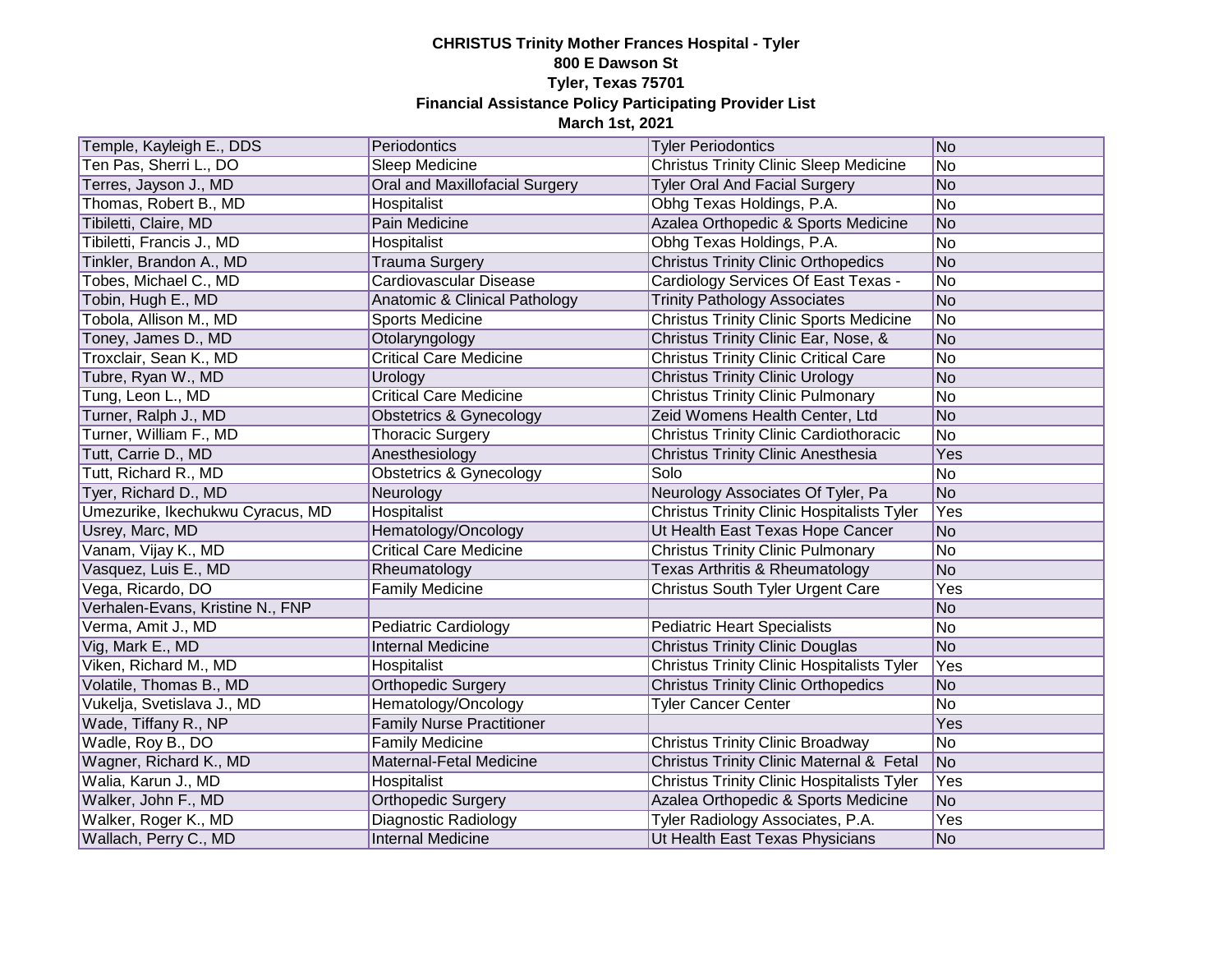| Walraven, Ellen S., MD            | <b>Internal Medicine</b>               | <b>Christus Trinity Clinic Douglas</b>            | Yes        |
|-----------------------------------|----------------------------------------|---------------------------------------------------|------------|
| Wang-Kocik, Carla, MD             | <b>Pulmonary Disease</b>               | Pulmonary Specialists Of Tyler, Pa                | No         |
| Washington, Antoine P., MD        | Anatomic & Clinical Pathology          | <b>Trinity Pathology Associates</b>               | No         |
| Watson, Blake A., MD              | Diagnostic Radiology                   | Tyler Radiology Associates, P.A.                  | <b>Yes</b> |
| Wayt, Wayne D., PA-C              |                                        | <b>CHRISTUS MFH ER Physicians Tyler</b>           | Yes        |
| Webb, Kent P., MD                 | Vascular Surgery                       | <b>Christus Trinity Clinic Specialists</b>        | No         |
| Weber, Michael A., MD             | <b>Emergency Medicine</b>              | Christus Mfh Er Physicians Tyler                  | Yes        |
| Wegener, Allen C., MD             | Urology                                | <b>Christus Trinity Clinic Urology</b>            | No         |
| Wegener, Kimberly E., MD          | <b>Internal Medicine</b>               | <b>Christus Trinity Clinic Douglas</b>            | No         |
| Weiner, Stanislav, MD             | Clinical Cardiac Electrophysiology     | <b>Christus Trinity Clinic Electrophysiology</b>  | No         |
| Weissmann, Eric N., MD            | Diagnostic Radiology                   | Tyler Radiology Associates, P.A.                  | Yes        |
| Weissmann, Robert C., MD          | Diagnostic Radiology                   | Tyler Radiology Associates, P.A.                  | Yes        |
| Wendt, Luke M., DO                | Hospitalist                            | Obhg Texas Holdings, P.A.                         | No         |
| West, Stephanie M., MD            | Hospice & Palliative Medicine          | <b>Texas Palliative Care</b>                      | No         |
| Whetstone, Addison G., MD         | <b>Emergency Medicine</b>              | Christus Mfh Er Physicians Tyler                  | Yes        |
| Whiddon, Richard E., DO           | <b>Emergency Medicine</b>              | Christus Mfh Er Physicians Tyler                  | Yes        |
| Wick, Jeffrey P., MD              | Ophthalmology                          | Eye Care Associates Of East Texas                 | No         |
| Wick, Melanie P., MD              | Pediatrics                             | <b>Christus Trinity Clinic Pediatrics</b>         | No         |
| Wiley, Marcel R., MD              | Spine Surgery                          | Azalea Orthopedic & Sports Medicine               | No         |
| Wilkerson, Matthew H., MD         | <b>Critical Care Medicine</b>          | <b>Christus Trinity Clinic Critical Care</b>      | Yes        |
| Williams, Dena M., NNP            |                                        |                                                   | No         |
| Williams, Hampton D., MD          | Anesthesiology                         | <b>Christus Trinity Clinic Anesthesia</b>         | Yes        |
| Williams, Julie C., MD            | <b>Emergency Medicine</b>              | Christus Mfh Er Physicians Tyler                  | Yes        |
| Williams, Michael D., MD          | Neuroradiology                         | Neuro Ir Of East Texas                            | Yes        |
| Williams, Robert C., DO           | Urology                                |                                                   | No         |
| Williams, Waylon D., CRNA         | Certified Registered Nurse Anesthetist | Christus Mother Frances Hospital Crna             | No         |
| Williamson, Gary W., MD           | <b>Emergency Medicine</b>              | Christus Mfh Er Physicians Tyler                  | Yes        |
| Willis, Sherilyn A., MD           | Obstetrics & Gynecology                | Four Seasons Women'S Health                       | No         |
| Wilson, James M., MD              | <b>Emergency Medicine</b>              | Christus Mfh Er Physicians Tyler                  | Yes        |
| Wilson, Jennifer M., DO           | <b>Family Medicine</b>                 | <b>Christus Trinity Clinic Chandler</b>           | No         |
| Wilson, Oscar R., MD              | <b>Family Medicine</b>                 | <b>Christus Trinity Clinic Douglas</b>            | No         |
| Windisch, Thomas R., MD           | Diagnostic Radiology                   | Neuro Ir Of East Texas                            | No         |
| Wohlgehagen, Cristina, MD         | Neurology                              | <b>Christus Trinity Clinic Neurology</b>          | No         |
| Woldegiorgis, Hailegiorgis A., MD | Hospitalist                            | <b>Christus Trinity Clinic Hospitalists Tyler</b> | Yes        |
| Womack, Gary L., M.D.             | Ophthalmology                          | <b>Christus Trinity Eye Center</b>                | No         |
| Wright, Bill J., MD               | <b>Emergency Medicine</b>              | Christus Mfh Er Physicians Tyler                  | Yes        |
| Wright, Scott A., MD              | Cardiovascular Disease                 | Cardiovascular Associates Of East                 | No.        |